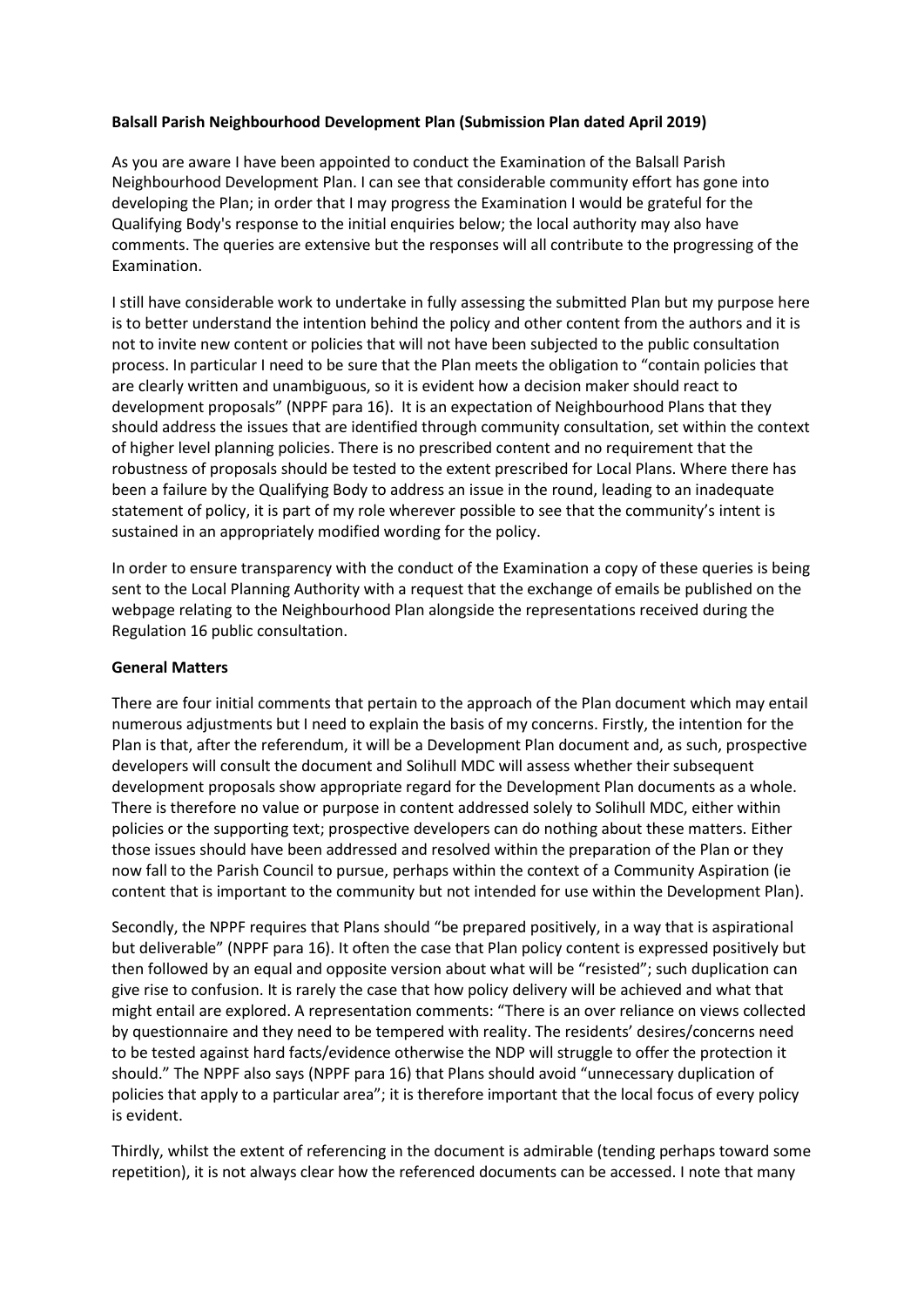documents have helpfully been gathered within an evidence page on the Parish Council website but it would appear that this is not itself referenced within the Plan. Subject to a clarification on this I feel that it would probably be sufficient for references to be within footnotes and the sections headed "Reference Documents" are somewhat redundant.

Lastly, one representation from a Balsall Parish Councillor raises many issues that are beyond the scope of the Examination and are a matter for the Parish Council complaints process. However the representation also questions the "flawed" nature of the data presented for analysis for or from the Exhibition held on 21 & 22 April 2008. As this may be evidence on which the Plan has relied I invite comments on this issue.

## **Table of Contents**

I note that the Table shows a section 6.6 but the pages there indexed are spread throughout the "Policies" section within the Plan. Planning Practice Guidance says: "Wider community aspirations than those relating to development and use of land can be included in a neighbourhood plan, but actions dealing with non land use matters should be clearly identifiable. For example, set out in a companion document or annex" (Paragraph: 004 Reference ID: 41-004-20170728). Was there a particular reason why the "Community Aspiration" content was not included as section 6.6 but instead dispersed? There is some indication within the representations that this has led to confusion about what the implementation of the Plan might entail eg the design of the shopping area and the development of a by-pass.

## **1. Introduction & Background**

The history of the designation of the Neighbourhood Area has proved controversial with some Regulation 16 consultees. I do not see that the Plan need include other than the details of the Area to which the Submission Plan relates, whilst perhaps acknowledging that a Berkswell Neighbourhood Plan now exists. Do you agree?

### **Plan Period**

Paragraph 1.18 says "The final sites allocated and adopted within the Solihull Local Plan will be recognised within the Balsall Parish Neighbourhood Development Plan". In practice there would be no need to review the Neighbourhood Plan to "recognise" the sites ultimately allocated within the Local Plan because both documents will be part of the Development Plan. Therefore paragraph 1.20 is more accurate in this respect. Do you have any comments on this line of thought?

### **The Plan Context**

In December 2018 a fifth Basic Condition was added relating to the Conservation of Habitats and Species Regulations 2017. In order to meet the Basic Conditions, the Plan must:

- have regard to national policies and advice contained in guidance issued by the Secretary of State;
- contribute to the achievement of sustainable development;
- be in general conformity with the strategic policies of the Plan for the area;
- be compatible with European Union (EU) and European Convention on Human Rights (ECHR) obligations;
- not breach the requirements of Chapter 8 of Part 6 of the Conservation of Habitats and Species Regulations 2017(d).

Neither the Plan nor the submitted Basic Conditions Statement has acknowledged this change. As the Plan does not allocate land for development and is supportive of Balsall's rural features, I am satisfied that the making of the Plan is unlikely to breach the Basic Condition relating to the Habitats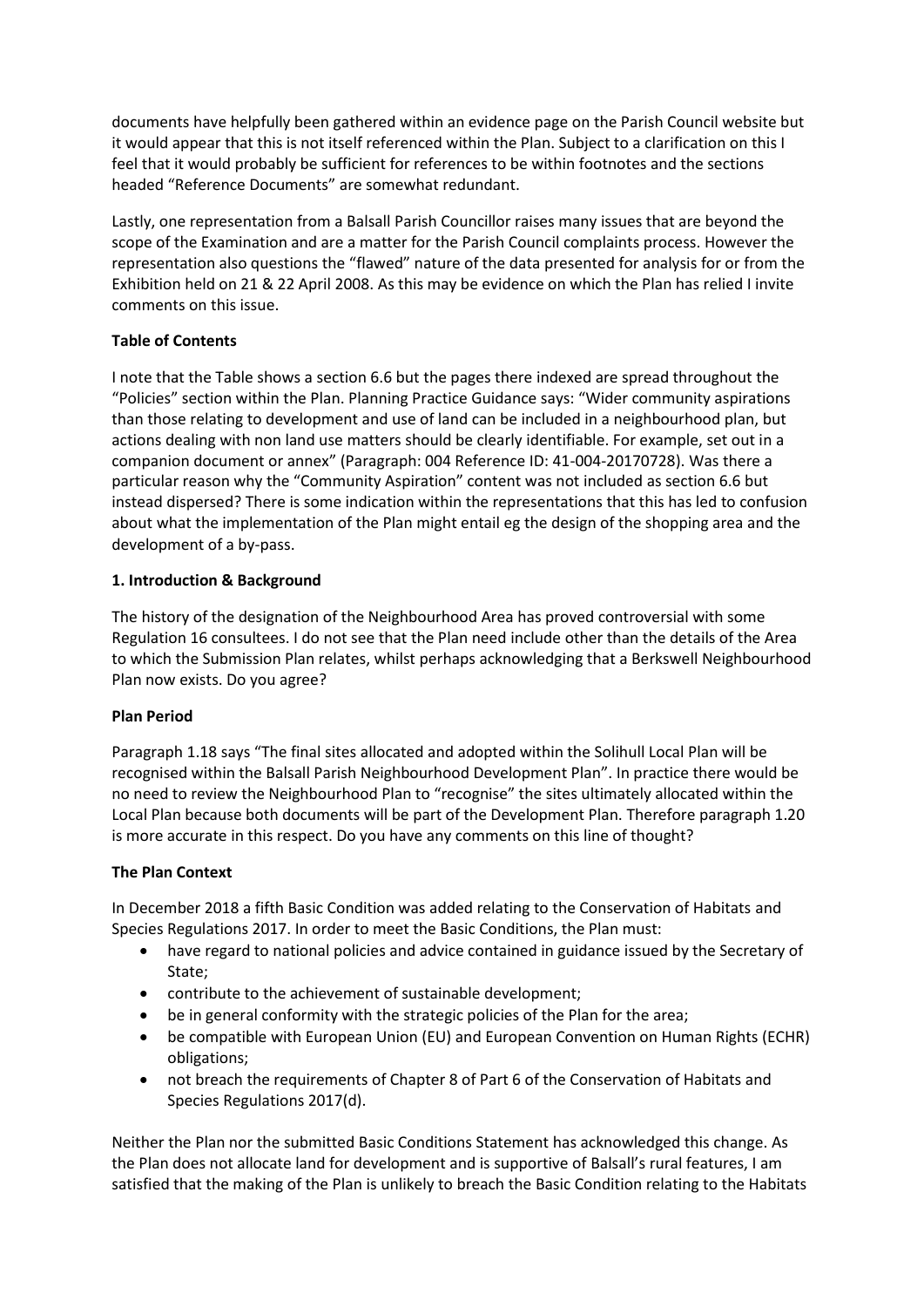and Species Regulations 2017. However, do you have any particular comments on this line of thought?

### **2. Process Overview**

A representation comments: "Section 2 on Process Overview speaks of the council engaging with the public but this was markedly lacking in the rural areas. For example few posters reminding residents to complete their Household Questionnaires in 2017 were put up in the rural parish. Indeed there were NO posters displayed at Meer End until it was pointed out to the council that these residents formed part of Balsall Parish. Information about the Questionnaire Results Exhibition held 21st – 22nd April 2018 was not posted in Fen End, Meer End & Temple Balsall, nor were we aware of any focus group interviews taking place for rural residents in these areas." Do you have any comments?

## **Evidence Base Overview**

This is one of the occasions where source references are provided but with insufficient detail on how these might be accessed. I note that each Policy section also, in addition to footnotes, provides a "Reference Documents" list but no access details. I feel that one of these listings can be removed but the one retained should provide a full source reference for the documents and the footnotes can relate to this listing. Do you have any comments on this line of thought?

## **3. Balsall Parish Today**

The inclusion of 2 maps related to the SMBC Character Assessment is unexplained and their value is diminished because the colour key conflicts between the two and neither shows the Neighbourhood Area boundary (or even the Meriden Ward). Whilst I appreciate that the latter may be technically difficult because the maps are derived from another document, it would seem that a single map would be sufficient and less confusing.

The relevance of paragraph 3.14 is unexplored – and the source of the data undeclared.

A representation comments: "Section 3, 'Employment', omits the small groupings of businesses on Table Oak Lane. Section 3, 'Community Facilities', is misleading when it states that Harry Williams, the author of 'It's a Long Way to Tipperary', is buried in the cemetery grounds of St Mary's Church. It should say that he is buried in the cemetery run by the parish council at Temple Balsall."

Do you have any comments on these lines of thought?

# **4. Character Appraisal**

Whilst I can see that with figure 4, as with figure 2 or figure 3, there is a dilemma about a scale that will allow for the detail to be identified, I feel that the map must be complete so that the extent of areas O, P, Q, R & S is defined. This would probably entail a larger scale map with an inset map for the urban area.

A number of representations have queried the definition of Character Zone A which, perhaps because of the photos, is believed to be misrepresented as related solely to Elysian Fields (which one representation says should be "Elysian Gardens"): "Up until recently nearly all of this [Zone A] area, with the exception of the northern sector, was in the greenbelt, comprising open fields, a working farm and four private residences (see Google Earth map ..). 3 years ago, permission was given to develop two new estates known collectively as Elysian Gardens (not "Fields"). The site to the north is now Drovers Close. The site to the south is Meer Stones Road. Crucially, these sites are still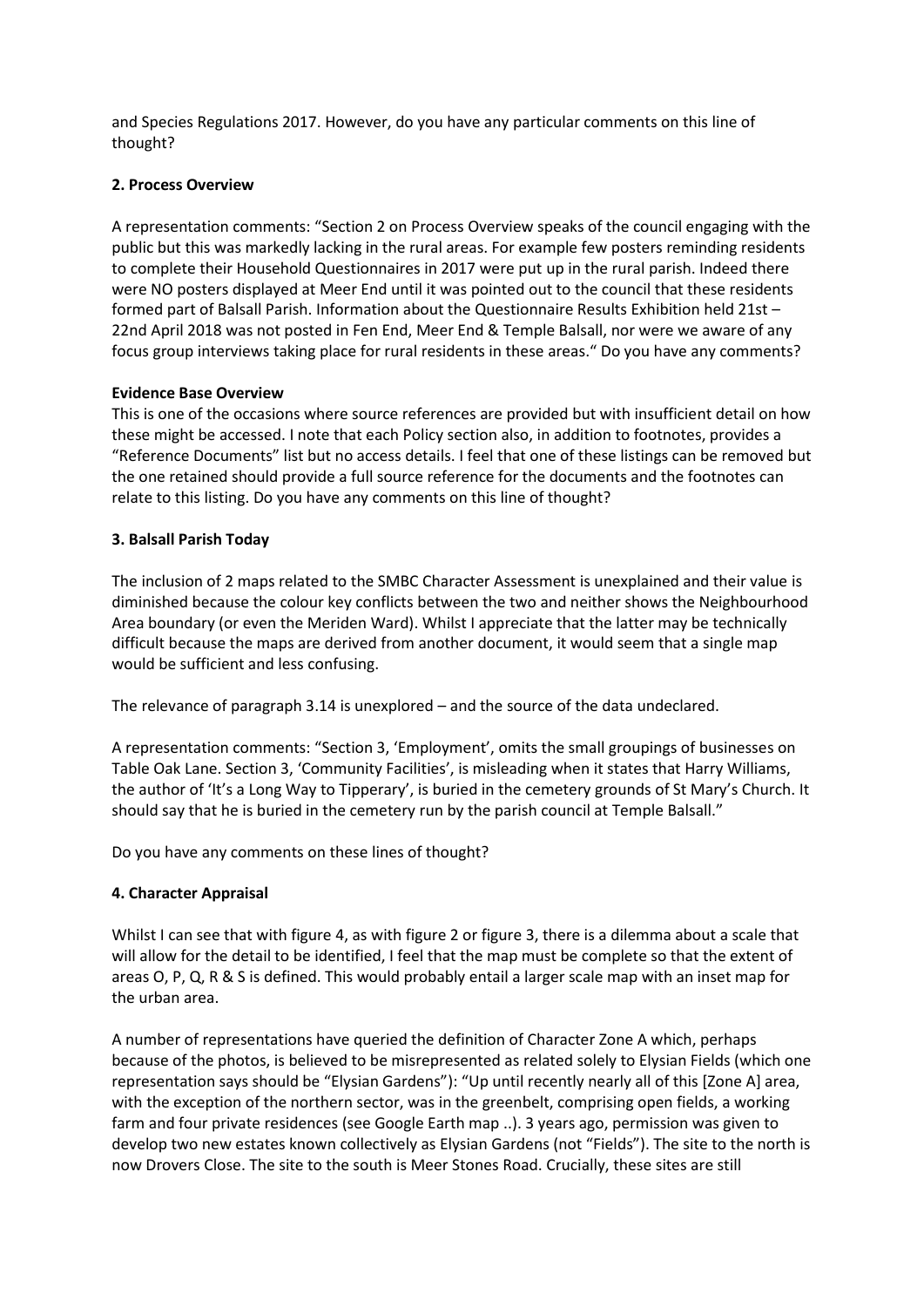separated by a sizeable area of greenbelt land, including an area of semi-woodland designated by the Warwickshire Wildlife Trust as being of such high ecological value that it should not be developed……Moreover, the density of the four original properties is extremely low, in contrast to the new estates. The house fronting the Kenilworth Road is a significant dwelling sited in parkland and the density of the three houses to the rear is just 11.5 dwellings per hectare……Based on this, the Character Assessment undertaken by the previous parish council is clearly inaccurate. Furthermore, referring to the more detailed assessment given in the Appendix of the draft NDP (see p4), the land use is not wholly residential and there is no mention under "Green and Natural features" of at least a quarter of the area comprising the open field and semi-woodland."

A representation raises a number of other factual issues: "Pages 7, 13, 23, 25, 81 make reference to Oakley as a separate entity or even a 'hamlet'. We who live here regard Oakley as a small residential estate IN FEN END and NOT separate to it. Jaguar Land Rover is situated immediately behind the Oakley Estate and this firm calls itself Jaguar Land Rover, Fen End! Page 23 claims that Fen End is Zone P. This is completely wrong – my family have lived in Fen End since 1950. The centre of Fen End is at the crossroads of Fen End Road, Honiley Road, Table Oak Lane and Oldwich Lane East. Any map suggesting that the centre of Fen End is down the Fen End Road is grossly out of date. In the The Character Assessments at the end of the NDP, two of the listed landmarks in Zone R – Balsall Cottage Farmhouse and the barn at Balsall Cottage Farm - on Oldwich Lane East do not exist! There is an error in the landmarks in Zone P. 'Fen and Lodge' should read Fen End Lodge. Pages 16, 23 and 44 states that there are 'many' or 'a high proportion' of farms in the Fen End, Meer End & Temple Balsall area. This is a sweeping assumption rather than fact. Many of the properties here with 'farm' in their name are no longer working farms. They have been sold off and converted into large residences, with occupants who have no ties to the land."

Another representation questions the accuracy of para 4.12: "As a point of clarification, as set out in the Catesby Estates Vision Framework (see Appendix 2 of Appendix 2) prepared for their land interests, the [Windmill Lane / Kenilworth Road] Site is considered to be in a sustainable location and it is served by public transport. Pages 14 and 15 of the Vision Framework identify that there are bus stops within 490m of the land on Kelsey Lane, and primary and secondary schools within 1km. The majority of the local services of Balsall Common are within 1.6km (1 mile) on Station Road."

Do you have any comments on these lines of thought?

# **5. Our Vision, Our Aspiration**

The possessive terms "our" and "we" are potentially awkward words within a Plan that is about to go to community referendum so that it may become part of the Development Plan. This is particularly so when the words become ambiguous as within paragraphs 5.3 and 5.6; "we" there is evidently the Plan Committee or Parish Council rather than 'our community'.

Surprisingly, this section does not include an explanation of the important difference (as noted above) between "Policies" and "Community Aspirations"; indeed it is perhaps the apparently random intermixing of the two that has led to the use of subjective language in what needs to be an objective document – (para 5.15) "the time has come to alleviate this ubiquitous and oppressive hegemony".

Do you have any comments on these lines of thought?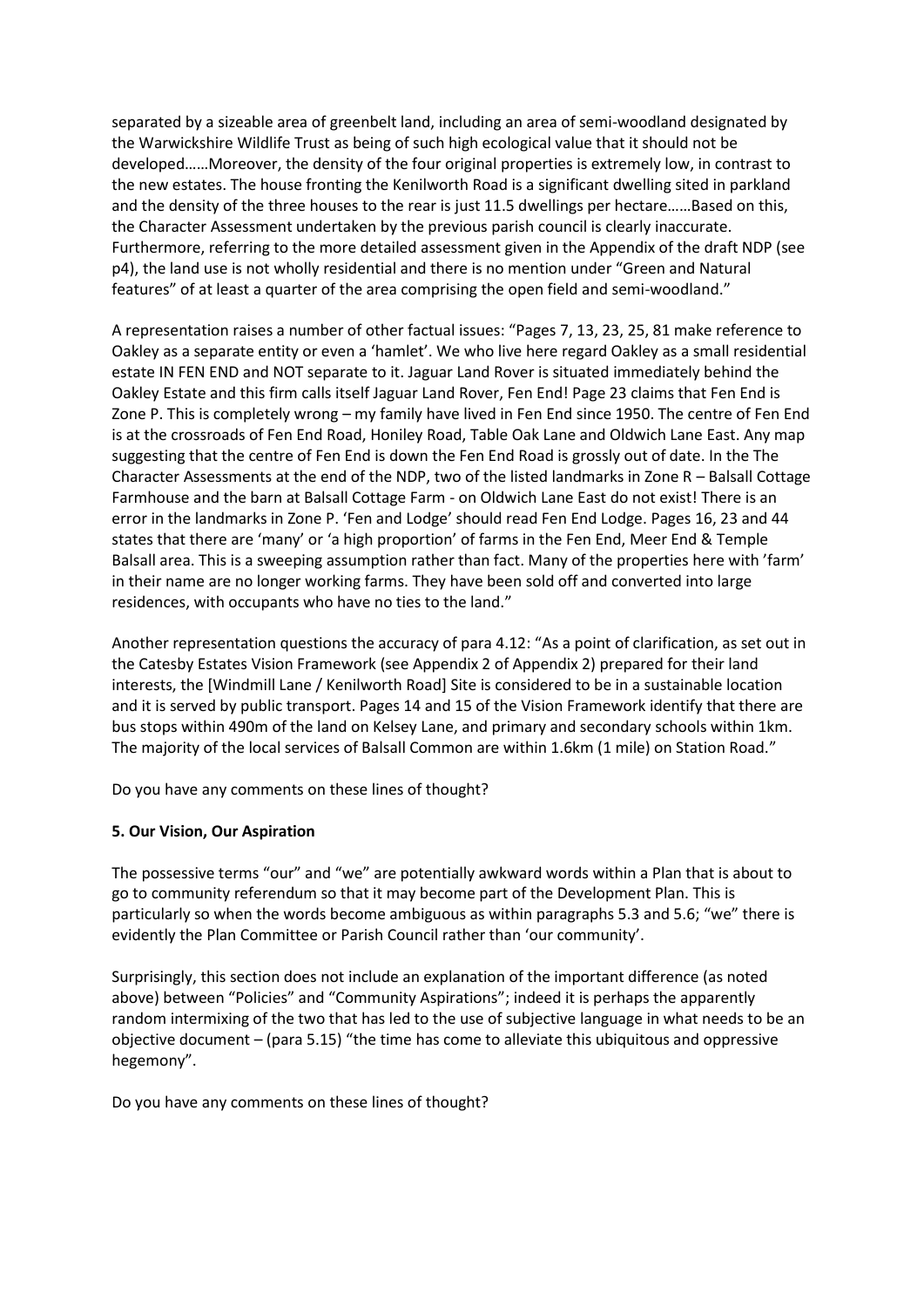#### **6. Policies**

### **6.1 Future Housing Development**

Do you have any comments on the following lines of thought under this heading?

#### **Strategic Objective**

The use of the term "Strategic" Objective is awkward here as it suggests that the objective derives from (either the current or draft) Local Plan, which it does not. It is difficult to reconcile the future objective to "recognise the strategic housing site allocations identified within the Solihull Local Plan (when adopted)" with the current objective to define Built-Up Area Boundaries since this will become out of date as soon as the Local Plan is implemented. The Basic Conditions Statement suggests that the boundary is defined because the draft Local Plan will not define the boundary but does the Neighbourhood Plan add clarity to or confuse the meanings of "built-up area", "countryside" and "Green Belt" particularly if their relationships are about to change? Is the issue solely the boundary issue noted within paragraphs 6.1.4 and 6.1.9 and if so would the draft Local Plan not be sufficient reassurance?

A representation comments that "It is also important, that the ability of Balsall Parish NDP to support sustainable extensions on suitable sites is made explicit within the NDP objectives"; however, I can see that the Neighbourhood Plan has acknowledged the role of the draft Local Plan in determining the level and location of housing provision within the Neighbourhood Area.

#### **Policy H.1: Built-Up Area Boundary**

The Policy title says "Boundary" but in fact there are two 'Boundaries' defined (although the figures' titling puzzlingly suggests that the delineations are "for illustrative purposes only"). But further, as the local authority representation notes, "Infilling within the built-up areas of Balsall Common and Oakley would be permitted by [Local Plan] Policies H1, H2 and H4. However, Oakley is within the green belt where there is a presumption against new dwellings that would be permitted by Policy H1. As such, these policies are not in conformity with the NPPF or the SLP. The same applies to those parts of the Balsall Common built-up area that are within the green belt. To rectify this, either the settlement boundaries should coincide with the green belt boundary, or Policies H1, H2 and H4 should make clear that green belt policy, including the importance of openness, applies to those parts of the settlements that are in the green belt. If the latter approach is chosen, then the Council [SMBC] would have the option of amending the green belt in the Local Plan Review to accord with the settlement boundaries in the NDP. Policy H1 should conform with the NPPF requirement to promote sustainable patterns of development, and the policy or the supporting text should also make clear that replacement dwellings in the green belt should not be materially larger than that replaced."

I note that no explanation is provided for the purpose of the boundary definition, nor is any detail provided for the basis on which the boundary has been delineated (the "Reference Documents" section suggests there is documentation but this is not within the on-line collection) ; these would be needed by a policy-maker intending to review the boundaries (eg for the Local Plan). Another representation notes that it would potentially have been possible for the Plan to amend the Green Belt boundary - NPPF paragraph 136 says: "Where a need for changes to Green Belt boundaries has been established through strategic policies, detailed amendments to those boundaries may be made through non-strategic policies, including neighbourhood plans". However, a view would need to have been taken on current "strategic policies" and any such approach would have needed to be justified and evidenced.

A representation comments that Policy H1 wording "is not consistent with national policy set out in NPPF para 79 (countryside housing) or para 145 & 146 (green belt)". Another representation says that "the NDP should clearly state that upon adoption of the Solihull Local Plan, it expects allocations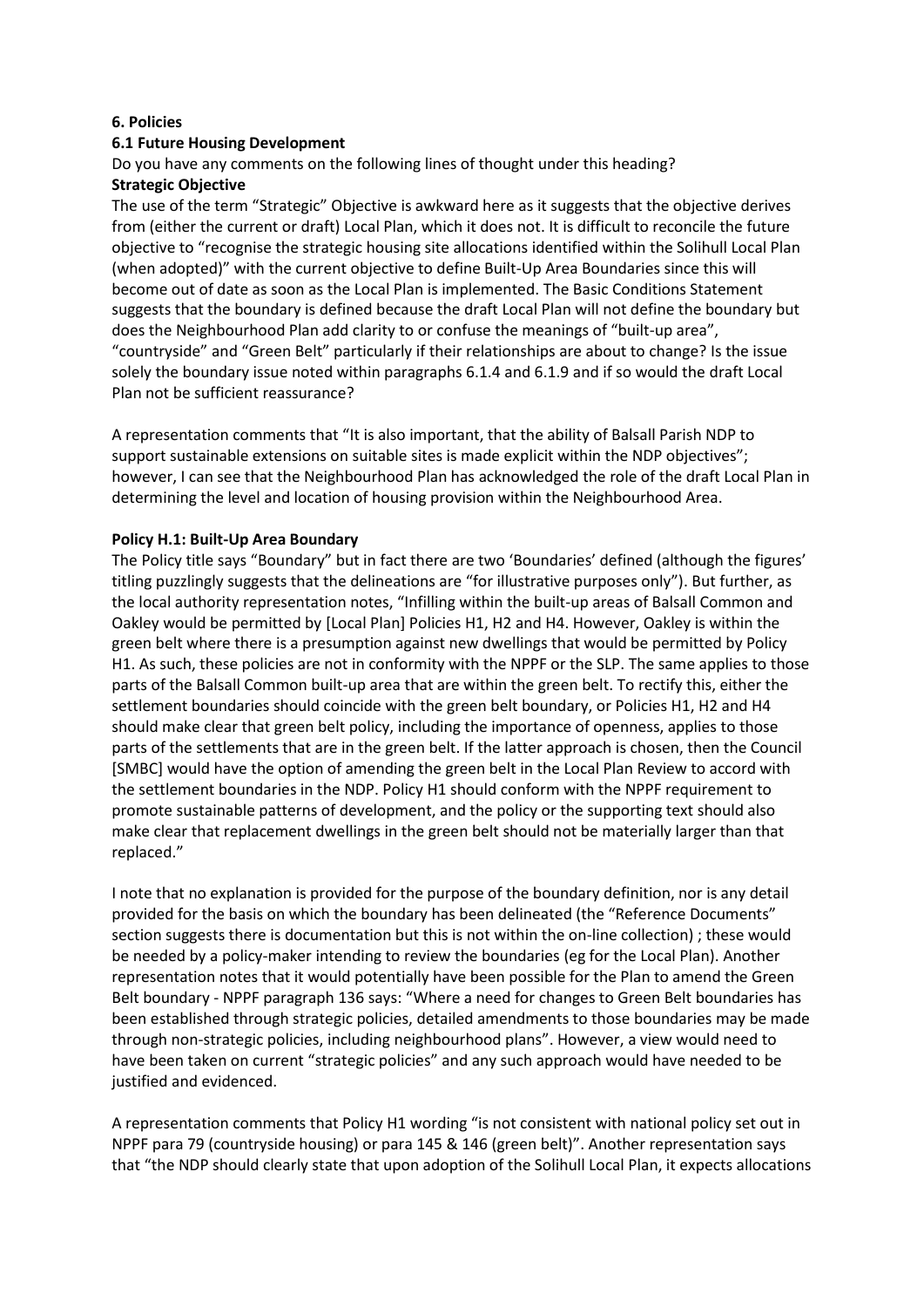to be based upon the built up area and that proposals for these sites will be expected to comply with the NDP policies" but I believe that is already the expectation behind the Plan?

The cross-reference to Policy H6 appears to be an error – was that intended to be to Policy H3?

#### **Policy H.1 Explanation**

In paragraph 6.1.1 it is unexplained what "government advice" is being applied in defining a Built-Up Area Boundary. This section appears only to relate to the Balsall Common boundary.

#### **Policy H.2: Infill within the Built up Area Boundary**

Between Policies H.1 & H.2 and figures 5 & 6 there is inconsistency in the way that the title "Builtup" Area Boundary is formed. Policy H.2 appears only to apply to Balsall Common with its reference to "the village" (and paragraph 6.1.6 in the "Explanation").

Policy H.2 appears to be a sub-policy of Policy H.1 because, confusingly, whereas Policy H.1 says that "new dwellings ….will be supported in principle", Policy H.2 suggests that what is actually meant is "Limited infilling … will be supported in principle"; "limited" is then suggested as meaning "modest and in proportion to the size of the site". The Policy refers to the "standards" contained in Policies BE.4 and BE.5 but that term is not central to the content of either of those Policies. The wording of Policies needs to be consistent and "clearly written and unambiguous, so it is evident how a decision maker should react to development proposals" (NPPF para 16). Consistency migh best be achieved by not spreading the same issue over several policies.

#### **Community Aspiration: CA.1 New Homes**

The thinking behind the location of this section was raised earlier. Probably the information on the construction dates for HS2 is already out of date. The assertion that there may be implications for the Neighbourhood Area (as opposed to the Local Plan area) would appear to be speculative. Although I can see that CA.1 is an action point for the Parish Council, the phrasing of both the "Aspiration" and the "Explanation" needs to appropriately tempered if it is not to affect the public perception of the Plan document as a whole. A representation objecting to the proposal comments that a Construction & Environmental Management Plan can be agreed between LPA and developer to address concerns.

#### **Policy H.3: Use of Brownfield Land in the Green Belt**

This Policy too would appear to be a sub-policy of Policy H.1. However, the Policy starts from a very different point than the NPPF which says that "A local planning authority should regard the construction of new buildings as inappropriate in the Green Belt" (para 145). However the NPPF acknowledges that there are "exceptions" one of which is "the partial or complete redevelopment of previously developed land". It is not established in relation to Policy H.3 that there are opportunities for "appropriate" and sustainable development within the Balsall Green Belt, as distinct from the countryside outside of the Green Belt for instance. The differences of wording between the Policy and the NPPF (eg criterion c) relates to a previous version of the NPPF) could give rise to confusion and there would not appear to be a locally specific aspect to Policy H.3 or even clarity of purpose. I note that the Policy does not acknowledge the exception allowed for within the NPPF (para 145) where redevelopment would "not cause substantial harm to the openness of the Green Belt, [and] where the development would re-use previously developed land and contribute to meeting an identified affordable housing need". A representation comments that "The proposed policy wording appears to seek to impose development constraints (in terms of 'highly or moderately accessible' which itself is not defined, therefore ambiguous) not presently contained in NPPF (particularly in para 145)."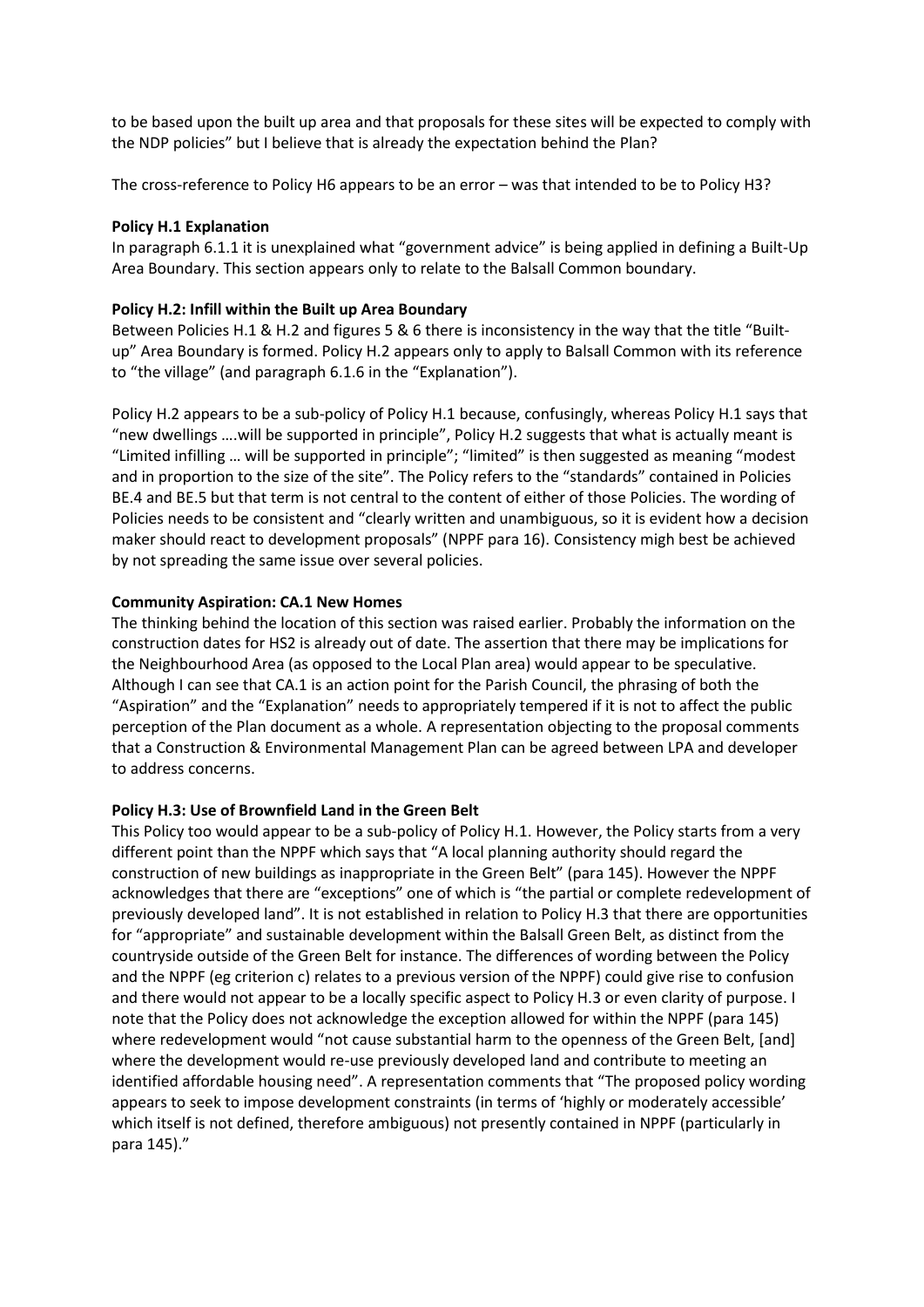The Environment Agency representation comments: "should a development site currently or formerly have been subject to land-use(s) which have the potential to have caused contamination of the underlying soils and groundwater then any Planning Application must be supported information to show the risks can be safely managed." Accordingly criterion b) may need to be amended to include specific mention of "underlying soils and groundwater".

# **Policy H.3 Explanation**

Paragraph 6.1.13 notes that "27% of businesses felt existing employment sites should be protected" but, in theory at least, Policy H.3 might encourage the redevelopment of employment sites for residential use. The local authority representation notes that paragraph 6.1.15 is wrong in suggesting that residential garden land within the Green Belt (as distinct from that within urban areas) is addressed specifically in the NPPF. Paragraph 6.1.17 makes a similar error in suggesting that the policy relates to sites "within settlements". Paragraph 6.1.18 is inappropriately addressed to Solihull MBC and by referencing the NPPF it appears to imply that Solihull policy is at odds in some way with the NPPF but NPPF paragraph 121 does not specifically apply to the Green Belt.

## **Policy H.4: Use of Garden Land**

Policy H.4 appears to be another sub-policy of Policy H.1 in that it places another restriction on the "in principle" notion that "new dwellings" will be supported within the Built-up Area. It is difficult to see why the detail here could not satisfactorily be incorporated within Policy H.2 (or even a comprehensive Policy H.1) and save some duplication and avoid some differences of wording. Trees are not only on garden land and are addressed specifically in Policy NE.1?

The local authority representation comments that "Clause (a) of Policy H4 should seek to 'preserve and maintain' character rather than 'preserve or enhance'". Another representation comments: " Criterion b) to proposed Policy H.4 is overly prescriptive where is says ' Not introduce an inappropriate form of development which is at odds with the existing settlement pattern establishing and retaining appropriate open space between dwellings;' The consequence of this wording may be that opportunities to redevelop otherwise acceptable sites within the settlement may be lost. For example, where a site has a long rear garden and a cul-de-sac form of new housing development could be satisfactorily be provided. In addition, the proposed policy requirement (H.4) at a) that development proposals should 'Preserve or enhance the character of the area, and particularly to preserve and enhance the mature garden landscape with retained trees' is unduly prescriptive, and does not allow for removal of trees where they do not contribute to the character and appearance of the area, or where trees may be dead, dying or diseased."

### **Policy H.4 Explanation**

Paragraph 6.1.19 suggests incorrectly that Policy H.4 is about "Building in back gardens" (and also in the first sentence uses "compromises" where I believe 'comprises' is intended).

# **Policy H.5: Affordable Housing**

This Policy is apparently about financial mechanisms rather than a land use policy. Suitably reworded this Policy might therefore be more appropriate as a "Community Aspiration".

### **Policy H.5 Explanation**

Paragraph 6.1.21 says that "This plan endorses the latest policy within the Solihull Local Plan" by which I presume it is meant that there is a community aspiration to support the provisions on affordable housing within the draft new Solihull Local Plan. Similarly in paragraph 6.1.24 there would appear to be support for identification and allocation of rural exception sites for the assurance of sufficient numbers of affordable housing within the Neighbourhood Area, although this suggests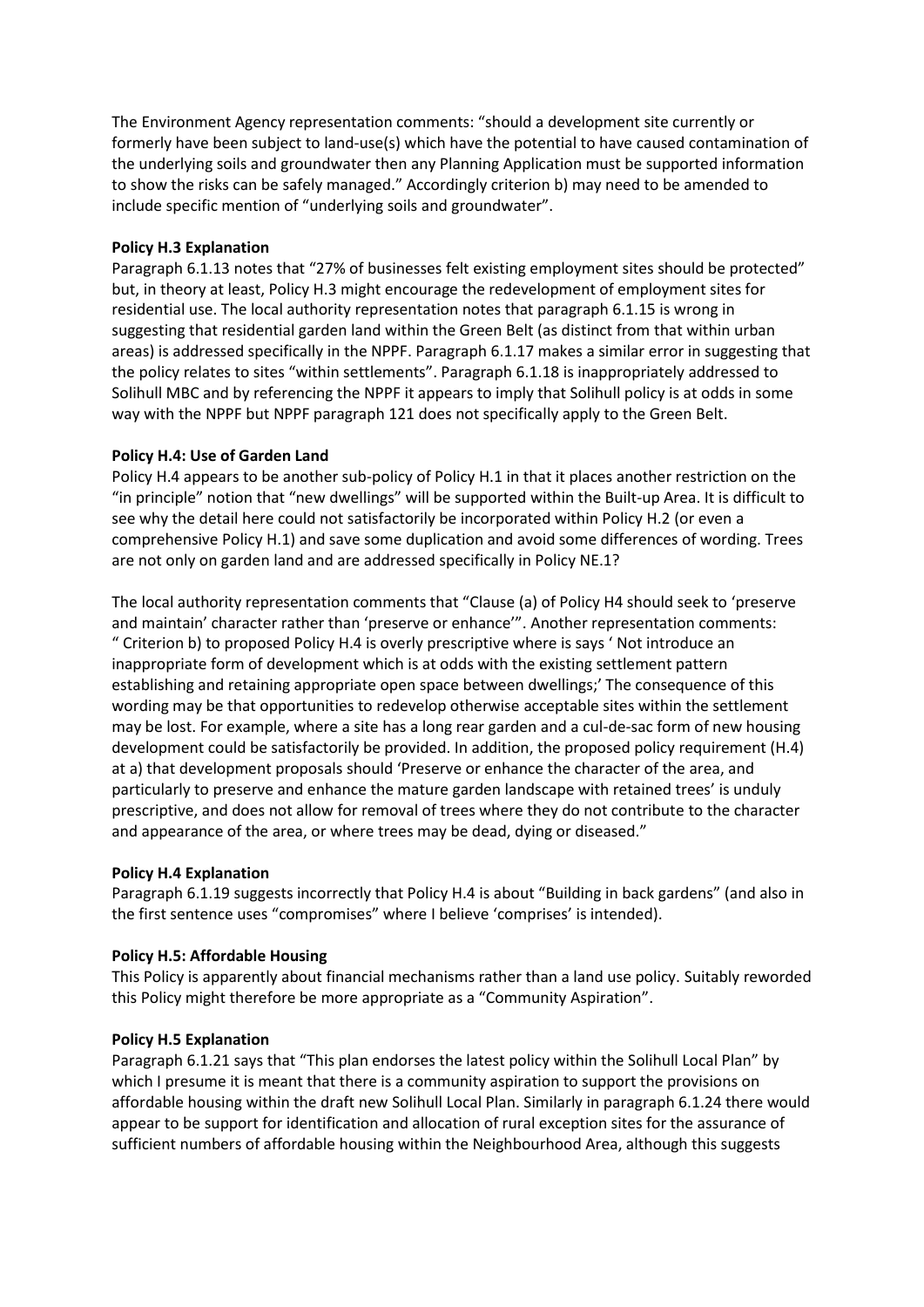that the 40% of Local Plan housing on strategic sites would be insufficient to meet the affordable housing requirement; there is no data from which to estimate this.

## **Policy H.6: Housing Mix**

A representation comments: "L&Q Estates and BDW consider it more appropriate for housing mix to be dealt with at Local Plan level, unless there is significantly better [and] proportionate local evidence and justification for an alternative approach. The questionnaire results undertaken in 2017 is [*sic*] not considered sufficiently reliable, to justify a housing mix different to the Local Plan."

It is unclear why the first paragraph of this Policy relates only to "Market Housing Developments" since it would seem that "a mix" is being sought across both market and affordable housing. If the opening paragraph is assumed to relate to all housing developments, it is unclear why currently applicable mixes are then specified, particularly since it is undeclared how these have been "derived" from the Solihull Strategic Housing Assessment.

In relation to the requirement for bungalows, it is unclear how the threshold of "20 dwellings" and the proportion of 10% have been derived; representations make the point that bungalows are an expensive form of housing and whilst people (not all of whom may be 'downsizers') might aspire to move into a bungalow, affordability may be a barrier for many. The local authority representation and others add that the Policy "Should make explicit reference to viability/feasibility, as viability testing will be required to ascertain whether the level of bungalow provision is feasible, and the higher proportion of 1-2 bedroom dwellings may not be feasible across all sites".

With the detailing of a bungalow provision there is evidently an overlap with Policy H.7 and, given that Policy H.7 is less specific, what was seen as the purpose of separating it out?

The last paragraph of Policy H.6 is a statement rather than a policy and would appear to be more appropriately part of the explanatory text.

### **Policy H.7: General and Specialist Accommodation**

Is not "general accommodation" the subject of other Plan policies? It would appear that the second paragraph of the Policy relates to avoiding isolation, in keeping with the assertion in paragraph 6.1.33 that "recent trends to segregate retirement living needs reversing with mixed occupancy advocated". But an objective Policy needs to be supported by evidence rather than assertion – even evidence of "recent trends" within Balsall Parish appears to be lacking. The local authority representation suggests that "Specialist schemes tend to be reasonably large, so this may result in schemes meeting needs from outside the area. Encouraging mixed tenure extra care would improve the likelihood of a scheme meeting local needs …it may be more realistic to promote such developments within existing settlements or as part of larger sites, and to encourage developments well-related to existing communities. The rationale for encouraging children's play areas in older persons developments is not clear or justified."

### **Policy H.8: Walking and Cycling Infrastructure within Housing and Commercial Developments**

Whilst I can see that it is entirely appropriate for a "walking and cycling" Policy to extend to both residential and commercial developments, this leaves Policy H.8 somewhat in the wrong place within the Plan document. Perhaps the Policy would sit more appropriately within the Community section where Policy COM.4 would appear to cover the same subject?

It is unclear why non-residential developments have been caveated with a restriction to those "open to visiting members of the public" – journeys to work may involve walking and cycling? The reason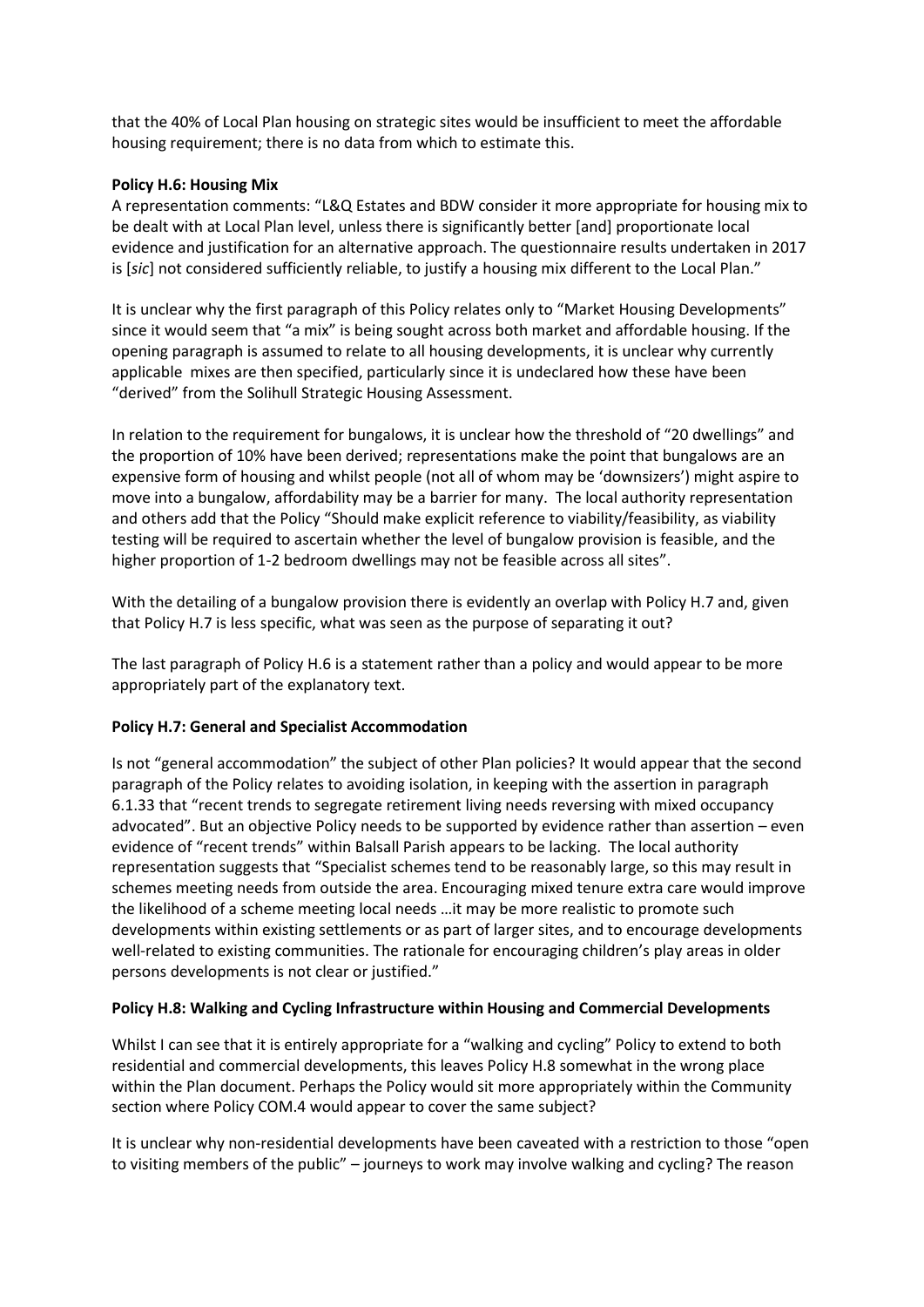for the duplication of content across paragraphs 2 & 3 is unclear. Also there appears to be a contradiction within paragraph 2 that requires both that footways should be "on both sides of the street" and that footpaths "should be separated from the roads"? May I presume that the second and third sentences of paragraph 4 do not relate solely to "New buildings for employment use"?

A representation comments that it is inappropriate for a Neighbourhood Plan to potentially incorporate different design standards from those of the Highway Authority particularly where the Authority will be expected to adopt the road/path/cycleway.

# **Policy H.8 Explanation**

Although the assertion that there is a "very high proportion of dog owners in the area" is not evidenced, the focus of paragraph 6.1.37 (and others later in the section) would appear to be addressed within Policy COM.4 rather than Policy H.8. Within this "Explanation" section (along with others) there are footnote references to the NPPF but there is no clarity as to what wording is a quotation from the NPPF. Puzzlingly, paragraph 6.1.42 refers to "Local Cycling and Walking Infrastructure Plans" but, if these exist covering Balsall Parish, they are not referenced.

## **6.2 Built Environment**

Do you have any comments on the following lines of thought under this heading? **Policy BE.1: Conversion of Rural Buildings** 

The NPPF does not use the term "conversion" but rather "re-use"; conversion may entail the extension or alteration of a building which the NPPF would require (para 145) "does not result in disproportionate additions over and above the size of the original building". The Policy relates to "rural buildings" but does not distinguish between countryside and Green Belt locations. It should not be assumed that all the uses quoted in the opening paragraph are "not inappropriate" within the Green Belt, even after having regard to the criteria a)  $-g$ ); it may be more appropriate to say 'uses appropriate in the countryside or Green Belt including tourism'. The local authority representation points out in particular that clause f) should recognise that not all ancillary development is appropriate in the Green Belt. Overall it is difficult to see why the NPPF (and Local Plan) content is considered insufficient for Balsall Parish purposes.

The second paragraph of the Policy does not appear to be a land use matter but rather it relates to the application process.

### **Policy BE.1 Explanation**

Paragraph 6.2.3 appears to be a partial quotation – unreferenced - from the NPPF (para 79) but this as well as part of paragraph 6.2.4 relate to the construction of new buildings which is not the subject of Policy BE.1.

### **Policy BE.2 Replacement Dwellings**

This Policy would appear to relate to existing dwellings within the built-up, countryside and Green Belt areas but there are particular considerations that will apply to the latter as noted above. It is difficult to see why considerations for replacements might be materially different from other development covered by Policies BE.3 & BE.4 and where marginal differences are suggested, such as with criterion e), there is no indication of why this might be a particular consideration for Balsall Parish or how "more sustainable" might be assessed. Criterion b) would appear to be particularly over-prescriptive particularly since it is not expected for new dwellings where sites may be less constrained. A representation comments more generally that "Elements of the proposed policy appear be overly prescriptive and unnecessarily constrain a site which may otherwise help deliver sustainable development."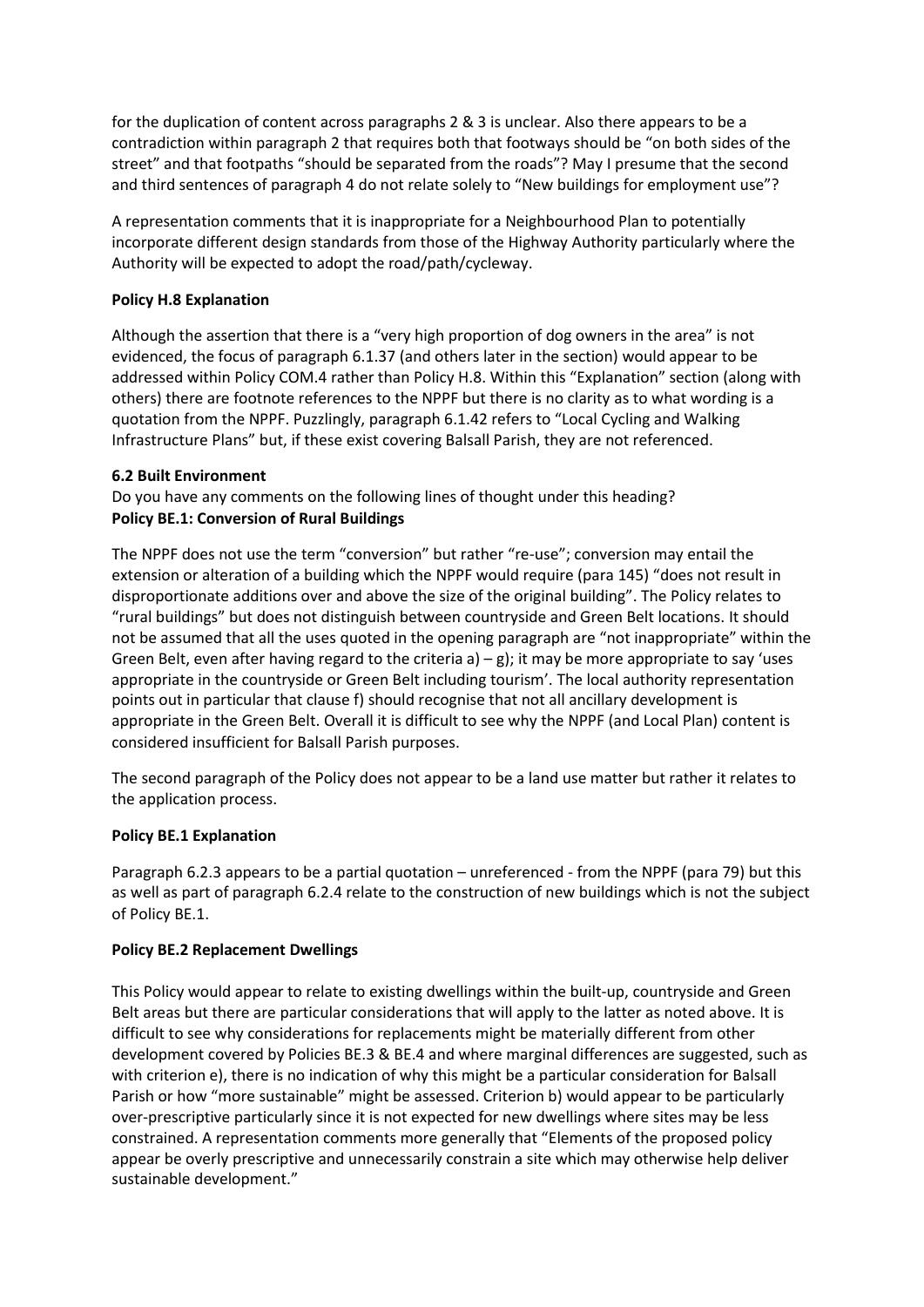### **Policy BE.3: Design**

The repetition of wording suggests there is significant overlap between Policies BE.3 and BE.4; differences of wording between the two (eg density) will give rise to confusion. Is there a purpose in separating out the two related Policies?

The Historic England representation comments "Very commendably [the Plan] includes a bespoke Character Appraisal defining individual character zones in order to better define local distinctiveness".

Policy BE.3 explicitly relates to "all development" but not all aspects will be relevant for every development – the construction of a single dwelling for instance - suggesting the need for inserting 'where applicable'. It is doubtful that a prospective developer will understand what is required from paragraph 3 and the "Explanation" section does not assist other than providing a reference; is the core of this issue perhaps addressed by the Community Policies? The local authority representation suggests that in paragraph 4 "enhance" should be replaced with 'respect'. It would seem that paragraph 5 adds nothing to that which is indicated in Policy BE.4. The local authority representation comments: "The final paragraph relating to development within curtilages should reference Policy H4 to ensure no conflict".

A number of representations comment: "There is no policy to incorporate quality public open space or significant spacing between existing and new dwellings. A policy such as that in the Berkswell NDP (B1: New Housing - General Principles; 2. Layout and Accessibility; e.) should be incorporated to ensure consistency across sites covered by both parishes and Balsall Common overall". However such a Policy was not part of the Regulation 16 consultation.

# **Policy BE.3 Explanation**

Paragraph 6.2.17 reproduces a quotation that relates to 'strategic policies' but it is left unclear how this may be applied to the detail that is addressed within Policies BE.3 and BE.4. Paragraph 6.2.18 refers to 'Secured by Design' (although this is written as "Secure by Design" and is unreferenced); Secured by Design provides design guidance rather that "standards".

### **Policy BE.4: Responding to Local Character**

As with Policy BE.3, not every "principle" will be relevant to every proposal and so 'where applicable' is required. In relation to principle a) it is unclear what is to be understood by the term "area"; it is very apparent from the Character Assessment that the Neighbourhood Area has not one but a wide variety of "patterns, building styles and materials" and a representation points out that a large-scale development might justify a distinctive, if sympathetic, style of its own, as has evidently happened in the past with some noted successes. But if there have been past design 'failures' then it would not be appropriate for these to be replicated within any adjacent new developments. Is the introductory paragraph perhaps a sufficient guide to the required approach without the need for principle a) which adds no clarity?

A representation comments: "More flexibility is [thus] sought from L&Q Estates and BDW with respect of the criteria, including a) building styles and materials, b) density, and c) building heights, given the emphasis should be to achieve sustainable development around Balsall Common as per national planning policy". "It is important not to duplicate requirements of the Solihull Local Plan with respect of complying with the Solihull Borough Landscape requirements (Criterion h). Likewise, the various heritage, landscape and flood risk criterion d), e), k) and l) are effectively covered by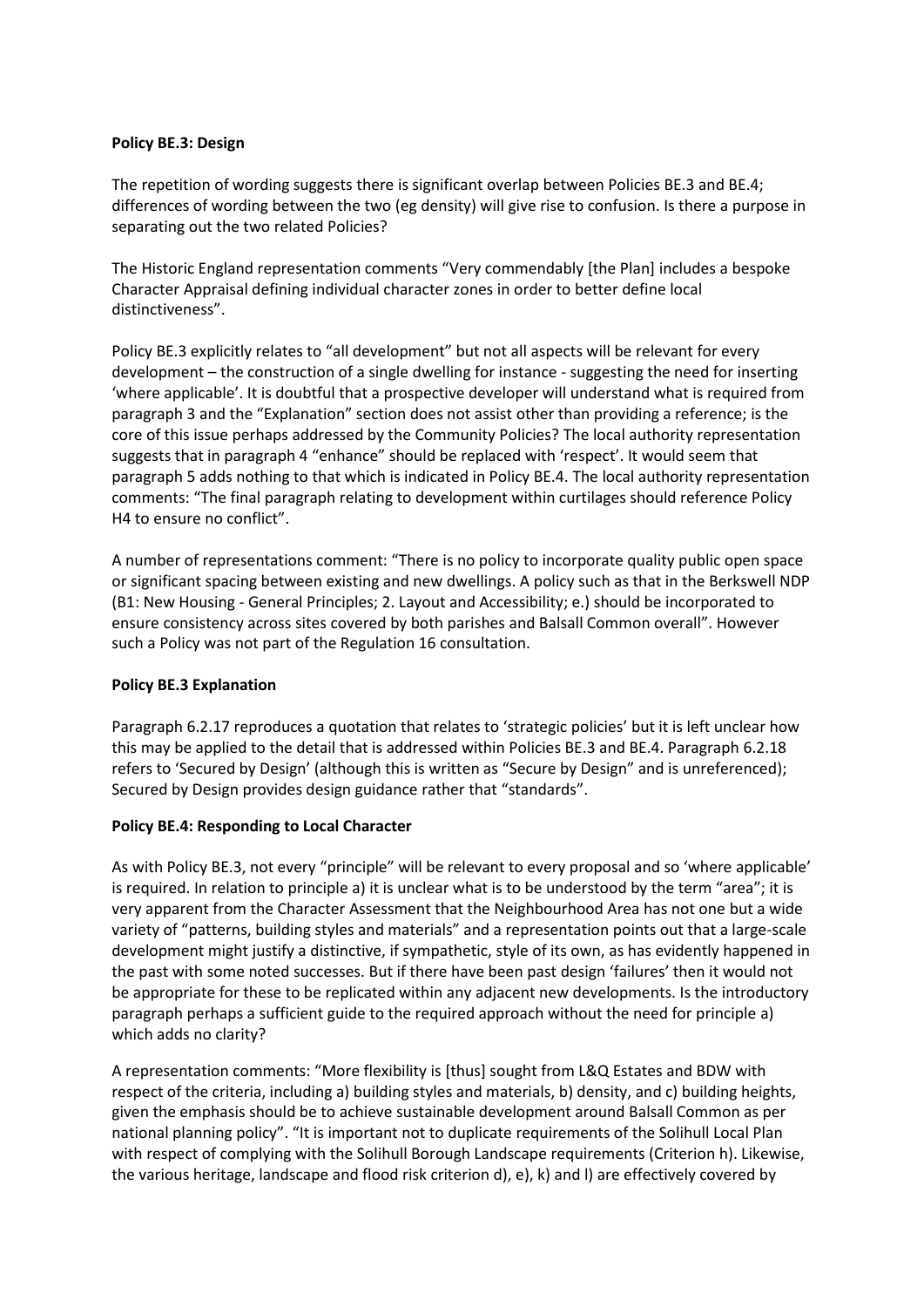National Planning Policy and the Strategic Policies of the Local Plan and duplication of such advice is not considered necessary in the neighbourhood plan". "Unless: key view across the parish area are specifically defined, tranquil areas are precisely identified and through routes are clearly demarcated by the NDP, criterion f), i) and j) will be difficult to apply in the development management process. "

In principle c) the lengthy combination of clauses and sub-clauses is potentially confusing. The local authority representation notes that "Whilst clause c) [on] restrictions to height of buildings has been modified, policy [BE.4] could provide greater flexibility on new housing allocations". The words "Demonstrate plans to" would seem superfluous to principle f). Principle h) references the "Solihull Borough Landscape Guidelines' but the "Reference Documents" records this as the "Warwickshire Landscape Guidelines – Arden" – it is unclear whether this is the intended document or the 'Solihull Borough Landscape Character Assessment 2016' included within the evidence documents online. Principle l) relates to very specific circumstances "Where a site on which development is proposed includes, or has the potential to include, heritage assets with archaeological interest" (NPPF para 189) and is therefore more applicable in Policy BE.6.

A representation suggests that "The NDP should acknowledge how new development can positively contribute to the character of Balsall Common through the planning process."

# **Policy BE.4 Explanation**

Paragraph 6.2.30 quotes extensively from NPPF para 127 but I believe it would be fairer to say that the use of the Character Assessment "will *help* to ensure…". Paragraph 6.2.31 is inappropriate and the same policy considerations will apply to approvals at all stages in the planning process

### **Policy BE.5: Design Review Panels**

This is an instance of an inappropriate Policy directed at Solihull MBC. The Council representation comments: "The Council has no plans currently to establish such a mechanism [Design Review Panels], and as the policy does not provide guidance for determining planning applications, this recommendation should be covered in the supporting text to Policy BE.3, rather than a policy itself." An alternative might be for this issue to become a "Community Aspiration" for the Parish Council either to press further with the local authority or to set up independently but with the Council's blessing. However, the Plan document cannot extend its remit beyond the Neighbourhood Area boundary. The NPPF (para 129) makes clear the basis on which such review panels would feed into the planning decision process. Representations suggest that the threshold for review has been set too low.

### **Policy BE.6: Heritage Assets**

I note that neither this Policy nor the supporting "Explanation" references a list of heritage assets other that the Temple Balsall Conservation Area. A representation suggests that national policy may be relied on, with less potential for confusion, and Policy BE.6 could concentrate on the important Conservation Area. I note that whilst the "Reference Documents" includes "Listed Buildings in Balsall Parish" it is not apparent that a listing is attached to the Plan as an un-numbered Appendix 2. I feel it is unfortunate that the "Landmarks" listed within the Character Assessment do not comprehensively (apparently) include the heritage assets by Zone such that their distribution and contribution might be better appreciated. Is there a particular reason why the Assessment and listing have not been combined?

I doubt that it is the responsibility of an applicant, as the Policy says, to "explain" the significance of a heritage asset – this will be described within its listing – but rather the applicant must 'assess and address any impact of their proposals on the significance of the asset'. Similarly in the last paragraph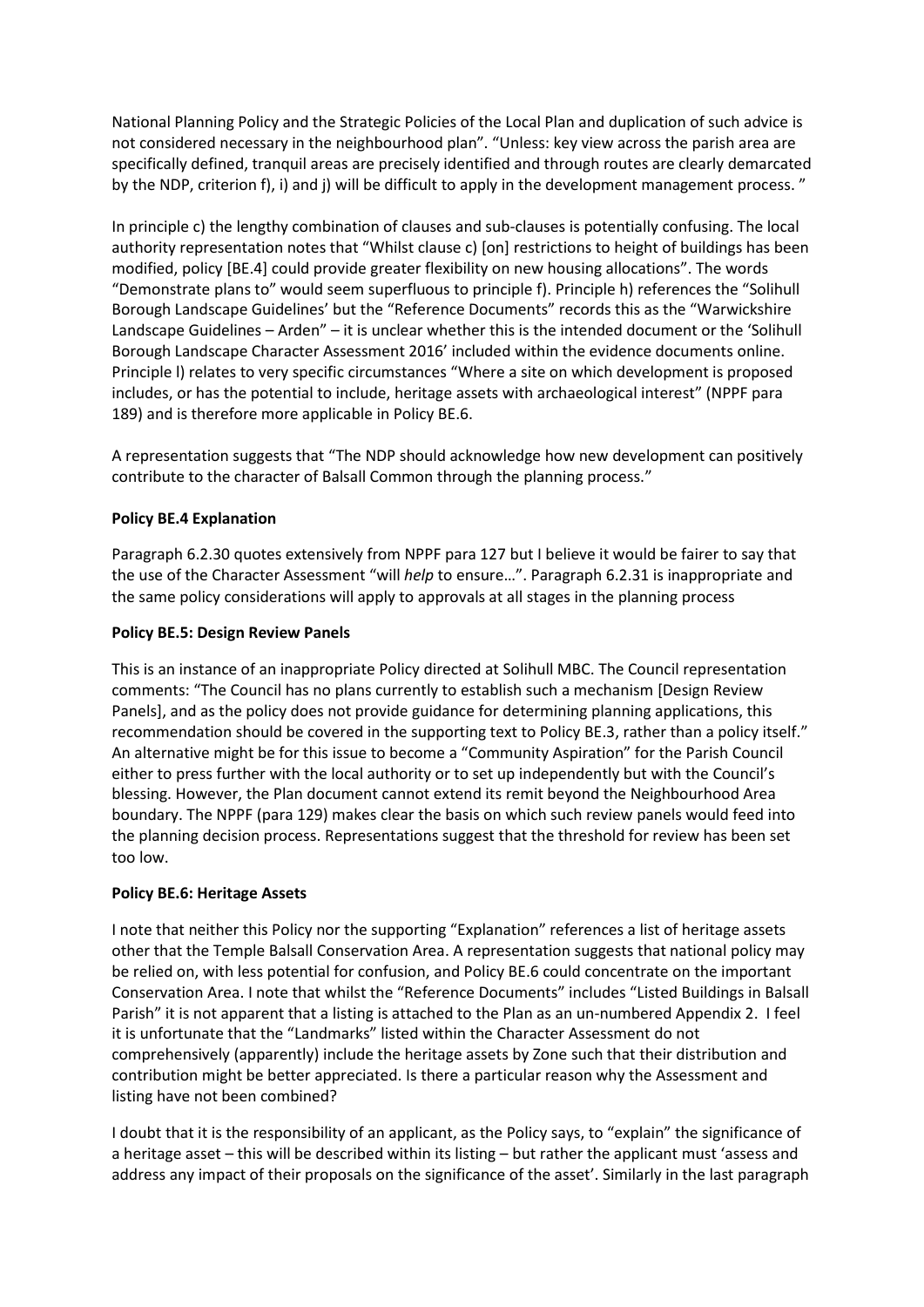the meaning of "strictly controlled" is unclear in the context of the application process and this sentence does not seem to add any clarity beyond the previous paragraphs. A source for the map of the Temple Balsall Conservation Area is required; a representation suggests that the map may not be an up-to-date version.

# **Policy BE.6 Explanation**

Paragraph 6.2.38 says that heritage assets "should be considered by all development proposals". However, not every proposal is likely to affect a heritage asset. The same paragraph says that national policy places great weight on the "preservation" of heritage assets whereas paragraph 6.2.40 suggests that great weight should be given to the heritage asset's "conservation"; apart from there being no value in repetition, the NPPF (para 193) actually says "conservation".

## **Policy BE.7: Renewable Energy**

This is an instance where the first paragraph expresses a positive expectation and then the obverse of it is included as paragraph 2.

## **Policy BE.7: Explanation**

Paragraph 6.4.42 provides another instance of a somewhat inappropriate quotation (without quotation marks) referring to the need for an energy "strategy" that would be beyond the scope of a Neighbourhood Plan. Paragraph 6.4.43 cannot tell Solihull MBC their job.

## **Policy BE.8: Highway Safety**

It is unclear why the introductory sentence needs to repeat some of the criteria that are the subject of the Policy. A representation comments that paragraph 108 in the NPPF does not use the term "unacceptable impact" but instead says "significant impacts" and refers to the ability to mitigate these to an acceptable degree. Another representation comments: "As drafted, bullet point b) of Policy BE.8 relating to highway safety and impacts, would still fail Basic Condition test (a) as it is contrary to national policy. The draft Policy states that in order to be acceptable, all development proposals should, inter alia, have no "residual cumulative impact on the capacity and operation of the local highway network that would be severe". NPPF paragraph 109 states that "development should only be prevented or refused on highway grounds if … or the residual cumulative impacts on the road network would be severe."

### **Policy BE.8: Explanation**

Paragraph 6.2.51 suggests that the final sentence is derived from the NPPF para 108 but by altering the wording it may mislead – planning decisions will rest on the actual NPPF wording.

### **Community Aspiration CA.2: Village Centre Road Safety and Parking Improvements**

It is not appropriate within a Neighbourhood Plan to demand that another authority – in this case Solihull MBC - should act. As an action point for the Parish Council to pursue with the relevant interested parties the CA.2 content would be appropriate. However a number of representations have questioned the practicality of the proposals.

I note that there is no map that delineates the Village Centre but the representation from Berkswell Parish Council comments that it objects to the CA.2 proposals and asks that it be deleted from NDP as part of the Balsall Common centre and land subject to the proposals is within Berkswell Parish. However another representation comments on "the contradiction within the Berkswell Parish Council Regulation 14 and 16 response to the well supported Community Aspiration to improve Balsall Common village centre". A further representation adds: "Quite apart from the fact that CA 02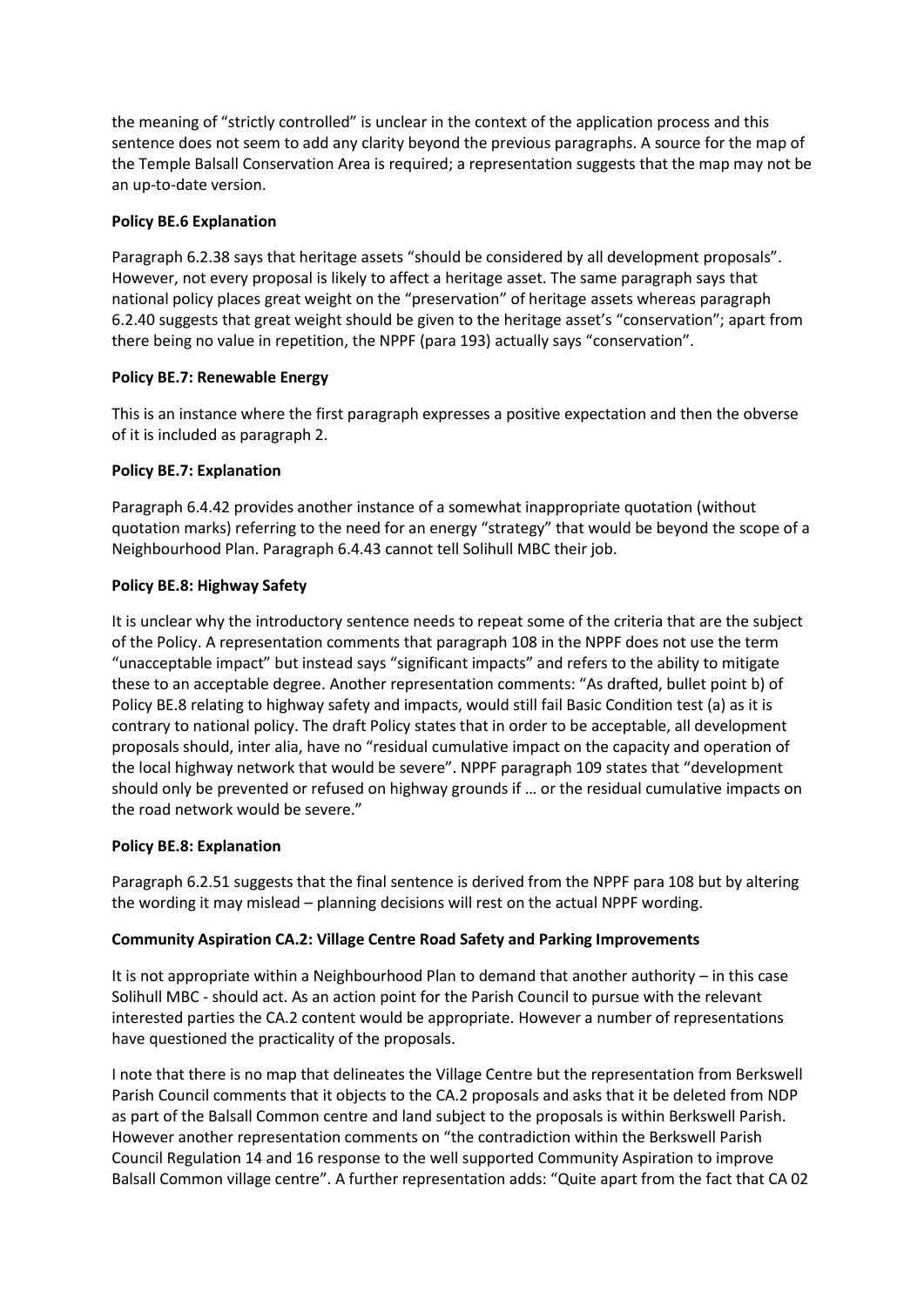covers an area of a few yards into Berkswell Parish, this Community Aspiration is what it says - an aspiration not a policy."

## **Community Aspiration CA.3: Village Bypass Road**

As above, expressed as an action point for the Parish Council to pursue with the relevant interested parties the CA.3 content could be appropriate. More than one representation notes that an eastern bypass option would largely be outside of the Parish and therefore beyond the scope of the NDP. Another representation comments: "There is no firm argued case, it is heavily based on perceived wishes of residences responding to a questionnaire and it needs to be factually tested as does the route." Another representation goes further: "L&Q Estates and BDW acknowledge the local desire for a by-pass for the A452 to redirect traffic around Balsall Common, but underline that, whilst it is an 'aspiration', consideration needs to be given to whether it can be delivered in a sustainable way. The NPPG also suggests (Paragraph: 045 Reference ID: 41-045- 20190509) that a Neighbourhood Plan should consider how any additional infrastructure requirements might be delivered and what impact the infrastructure requirements might have on the viability of a proposal in Balsall Common. Whilst the NDP appears to outline the need for a by-pass, it doesn't give any consideration to how it might be delivered and its potential impact on the delivery of strategic housing allocations in Balsall Common."

## **Policy BE.9: Local Parking Standards**

The local authority representation comments: "the requirement for at least one off-road parking space per bedroom for one bedroom dwellings, two spaces for two/three bedroom dwellings and three spaces for four or more bedroom dwellings, [which] is contrary to the Council's evidence based approach and may be in conflict with the NPPF. It has been suggested that provision should be based on the criteria included in the original explanation to the draft policy, but the Parish Council has referred to evidence of onstreet, verge and pavement parking, overflow parking from the rail station and congestion in the local centre. The provision of local parking standards has been an issue for the Knowle, Dorridge and Bentley Heath NDP, and for the Berkswell Parish NDP, where the Examiner has recommended a criterion based policy. To ensure a consistency of approach across Neighbourhood Areas, a similar approach is recommended for this NDP." As you are aware, I was the Examiner for the Berkswell Parish NDP.

Government policy on provision for car parking starts from a different place to that apparent in the Balsall Parish Plan. The NPPF says (para 102) "patterns of movement, streets, parking and other transport considerations are integral to the design of schemes, and contribute to making high quality places" and (para 105) "If setting local parking standards for residential and non-residential development, policies should take into account: a) the accessibility of the development; b) the type, mix and use of development; c) the availability of and opportunities for public transport; d) local car ownership levels; and e) the need to ensure an adequate provision of spaces for charging plug-in and other ultra-low emission vehicles". The range of considerations to be evidenced is therefore wider than that which has been applied in justification of the requirement of Policy BE.9. Also, from paragraph 6.2.73 it might seem that parking provision for dwellings is adequate. Other current parking issues cannot be resolved via a Policy for new housing development.

# A criterion based approach would look like this:

'Development proposals must have appropriate regard for the higher levels of car ownership evident within the Balsall Parish Neighbourhood Area. Whilst suitable parking provision must be integral to the design of schemes, the number of off-street parking spaces for residents and visitors should be justified and provided on the basis of an evidenced assessment of:

a) the accessibility of the development;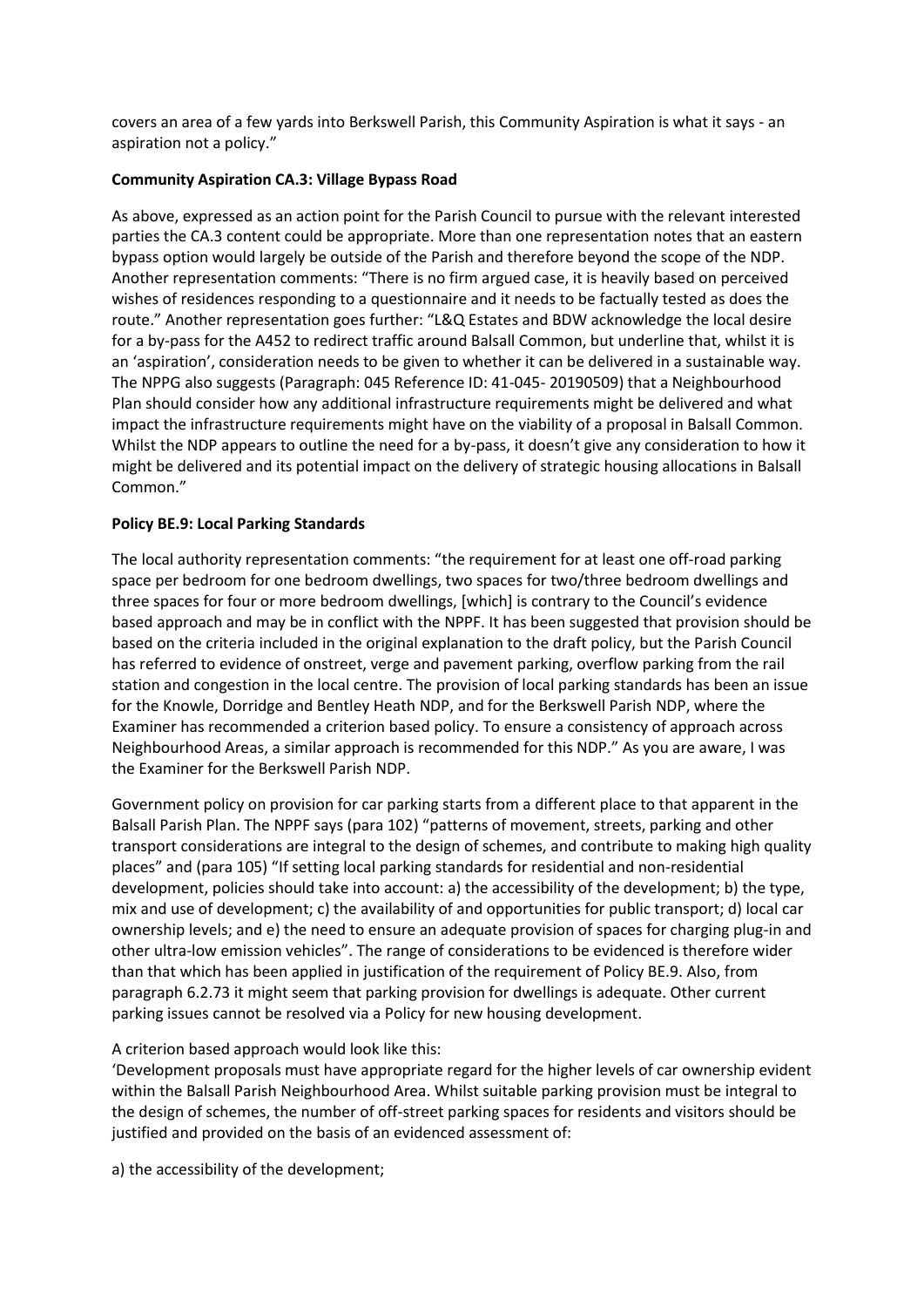- b) the type, mix and use of development;
- c) the availability of and opportunities for public transport;
- d) local car ownership levels; and

e) the need to ensure an adequate provision of spaces for charging plug-in and other ultra-low emission vehicles*.* 

### **Policy BE10: Flooding and Surface Water Drainage**

The NPPF makes a distinction by Flood Zones (page 47 footnote 50): "A site-specific flood risk assessment should be provided for all development in Flood Zones 2 and 3. In Flood Zone 1, an assessment should accompany all proposals involving: sites of 1 hectare or more; land which has been identified by the Environment Agency as having critical drainage problems; land identified in a strategic flood risk assessment as being at increased flood risk in future; or land that may be subject to other sources of flooding, where its development would introduce a more vulnerable use." The Solihull MBC Strategic Flood Risk Assessment (page 42) says that Balsall Common (which I appreciate does not equate with the Parish) is in Flood Zone 1. The "where appropriate" as used in paragraph 6.2.78 may therefore be required within the Policy.

The Environment Agency representation comments: "We recommend that Policy BE.10 could be strengthened and recommend the inclusion of a point which seeks to ensure all new development is in Flood Zone 1."

### **6.3 Economy**

Do you have any comments on the following lines of thought under this heading? **Policy ECON.1: Superfast Broadband**

I am not sure why "future" is used within the Policy wording, would not 'for' suffice? A representation comments that flexibility is needed in the wording to allow for new technologies that will arrive over the Plan period.

### **Policy ECON.1: Explanation**

Perhaps through cutting and pasting paragraph 6.3.6 seems to have become a circular sentence.

### **Community Aspiration CA.4: Improved Mobile Reception and Faster Broadband.**

I presume that this Community Aspiration is to be 'owned' by the Parish Council.

### **Policy ECON.2: Home Working**

I note that this Policy "encourages" rather than 'requires' but it would seem that the implications of "flexible space adaptable to a home office" are more readily understood than "space and facilities to support home-working"; these phrases used together might appear to be somewhat contradictory. The requirement in ECON.1 is to provide broadband "infrastructure" rather than "cabling".

A representation comments that "Page 73 does not include farming in the 'home working' section and page 74 fails to mention farming when encouraging local business and employment."

### **Policy ECON.3: Encouraging Local Business and Employment**

Whilst I can see that the principle of concentration is an appropriate one, it would seem that the application of Policy ECON.3 has the potential to displace retail uses which is probably not the intention and may be at odds with Local Plan policy. The capacity of the village centre is not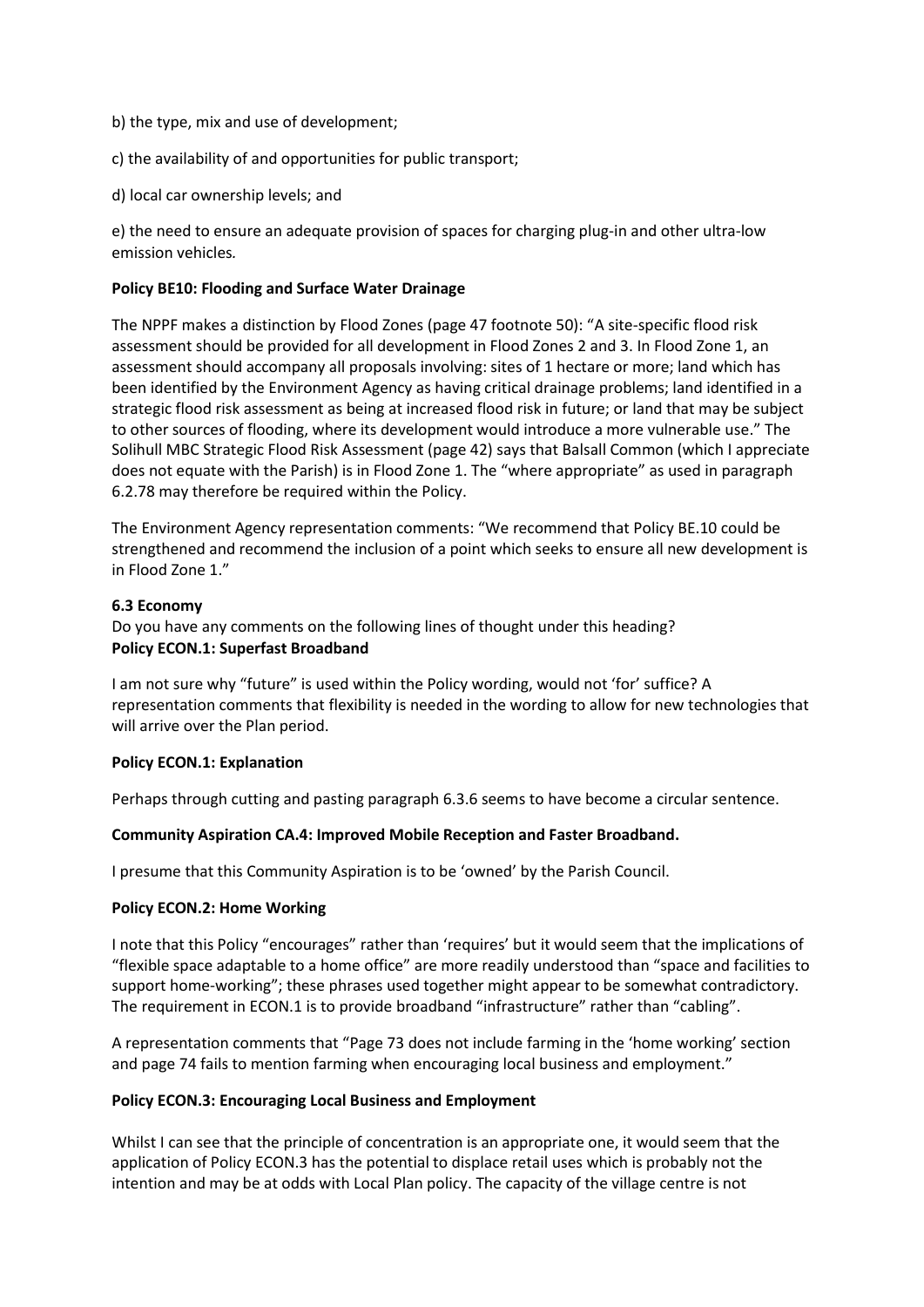apparently addressed. If Policy COM.3 is intended to include retail services then there is a possible internal conflict between the ECON.3 desire for change and the COM.3 desire for retention.

The local authority representation notes the Policy "should include a clause making clear that proposals outside the built-up area will be subject to green belt policy".

### **Policy ECON.4: Rural Tourism**

The local authority representation says: "Policy ECON.4 seeks to protect existing leisure and tourism services and facilities. The policy supports proposals for new and improved provision, subject to green belt restrictions as well as other policies in the NDP, but should include an additional criterion to cover the sustainability/accessibility of the site."

#### **6.4 Community**

Do you have any comments on the following lines of thought under this heading? **Policy COM.1: Leisure Facilities** 

As written this "Policy" would seem to be a statement of intent on the part of the Parish Council; certainly the CIL commitment is beyond the scope of a land use policy. Although the title indicates otherwise, Policy ECON.4 seeks to protect "land and premises currently associated with *leisure* or tourism"; Policy COM.3 may also overlap with its focus on community facilities (which are not defined). The local authority representation notes that "Protection and enhancement of sport and recreation facilities is in line with the recommendation in the Solihull Playing Pitch Strategy to protect playing pitches given the current and future shortfall in provision" and this would potentially fit within the wording (with an amended title) of Policy ECON.4. Alternatively the "Local Services/community facilities" of Policy COM.3 might be clarified to include sport and leisure facilities.

### **Policy COM.1: Explanation**

It is unclear how the content of paragraph 6.4.1 relating to facilities "outside of the Neighbourhood Area" might have informed Policy COM.1.

### **Community Aspiration CA.5: Public Leisure Amenities**

The content here would appear to be a shopping list for CIL funds passed to the Parish Council.

### **Policy COM.2 Formal Education Facilities**

The local authority representation comments: "Education colleagues are supportive of the policy relating to formal educational facilities, which seeks to ensure capacity for all children in the Parish. Policy COM2 also provides criteria for considering new facilities which appear appropriate. Clearly the requirements for a new facility will be dependent on the scale of growth for Balsall Common."

The Policy wording incorporates another instance where the first sentence expresses a positive expectation and then the obverse of it is included as the second sentence.

#### **Policy COM.3: Local Services**

As noted above some more clarity is required on what "Local Services" in the title and "community facilities" as used in the Policy mean in practical terms – are sports and leisure facilities, where operated by or on behalf of the community, included? The sentence on CIL funds passed to the Parish Council should be within the explanatory text.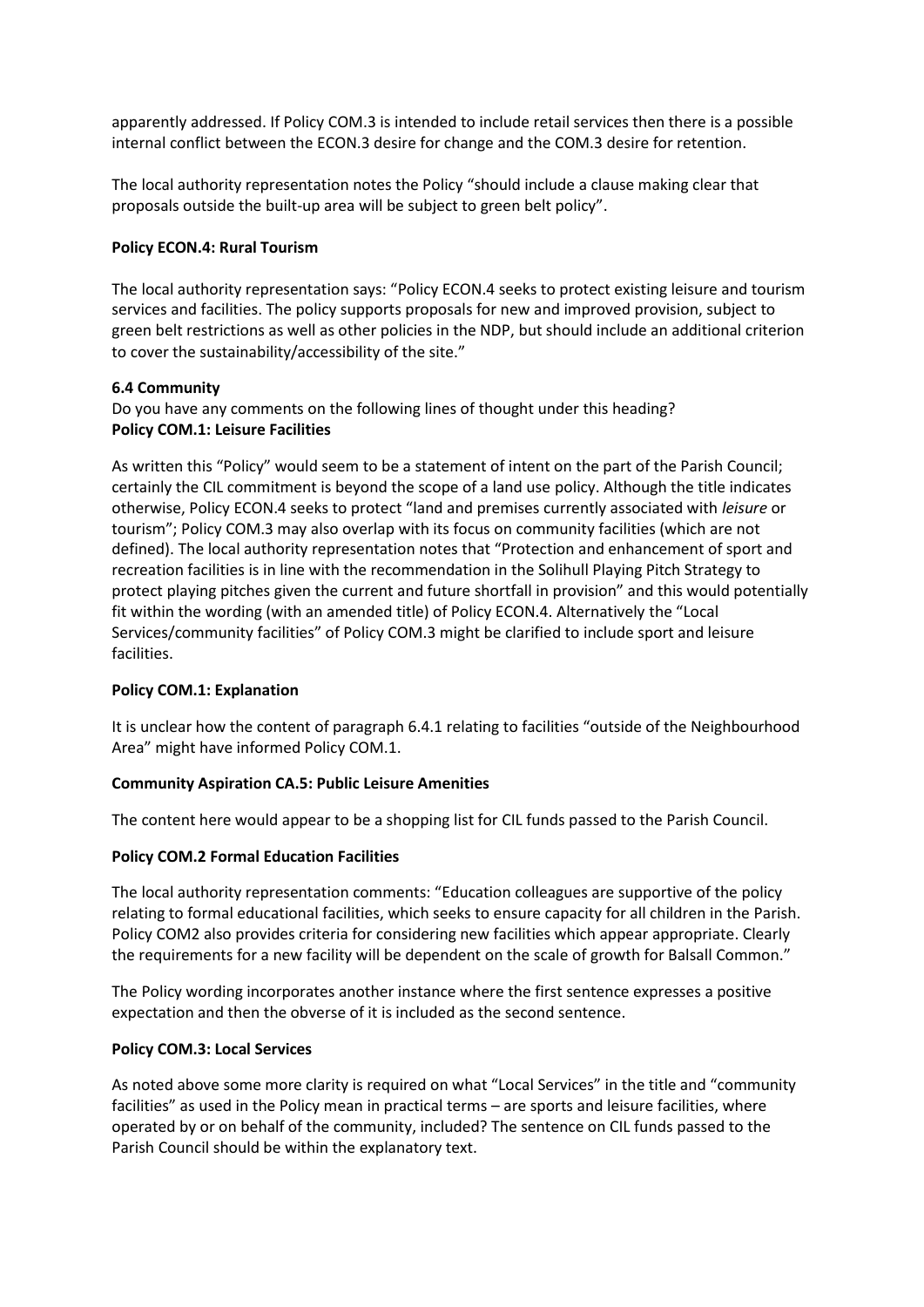### **Policy COM.3: Explanation**

The relevance of paragraph 6.4.25 as partly derived from the NPPF is difficult to see.

## **Community Aspiration CA.6: Improved Public Transport**

If a Plan can have "ambition" then is that ambition owned by the Parish Council? A representation comments: "It remains Catesby Estates Ltd's position that there is no in principle objection to Community Aspiration CA.06. Indeed, at planning application stage, a justified and reasonable contribution to improving public transport in the form of bus services through a planning obligation would be acceptable and agreeable to Catesby Estates Ltd. Notwithstanding, the commentary at para 6.4.17 that allocated development sites should not be completed until post 2026 when SPRINT Transit buses are introduced, remains inappropriate and, as drafted, in conflict with the requirements of Basic Condition test (e)." It may be considered that as a Community Aspiration CA.6 is not subject to the Basic Conditions; there should however be accuracy and clarity.

## **Policy COM.4: Encouraging Walking and Cycling**

I noted earlier some overlap between this Policy and the other related Policy H.8 that sits within the Housing section (but relates to more than just housing). A single Policy could bring helpful clarity or at least some rationalisation is needed so that two Policies don't say the same thing in different words. A representation suggests that this Policy should only encourage "reasonable measures".

### **Policy COM.4: Explanation**

Paragraph 6.4.22 would (appropriately worded) seem to amount to more of a Community Aspiration than an "Explanation" for Policy COM.4.

### **Policy COM.5: Allotments**

The local authority representation comments: "Policy COM5 provides protection for existing allotments and includes criteria for consideration of new gardens. This is in line with current policy on green space protection, and will be informed by emerging work on the Solihull Open Spaces Assessment. However, it could seek a net increase in provision in the Neighbourhood Area, given that the emerging evidence indicates a shortage of plots."

Given the emphasis of Policy COM.4 I am puzzled by the inclusion of criterion b); would not a more appropriate expectation be that new sites should be well located in relation to known areas of demand and be accessible on foot or bicycle, or similar?

### **6.5 Natural Environment**

Do you have any comments on the following lines of thought under this heading? **Strategic Objective for the Natural Environment** 

The local authority representation notes that "The Strategic Objective for the Natural Environment has been widened to include grasslands, but could specifically reference woodlands in addition to trees."

### **Policy NE.1 Green Infrastructure**

I note the local authority comments in their representation: "Policy NE1 now relates to green infrastructure, rather than trees, hedgerows and woodlands following advice. It seeks no unacceptable loss or damage to trees and woodland from development. Whilst unacceptable loss is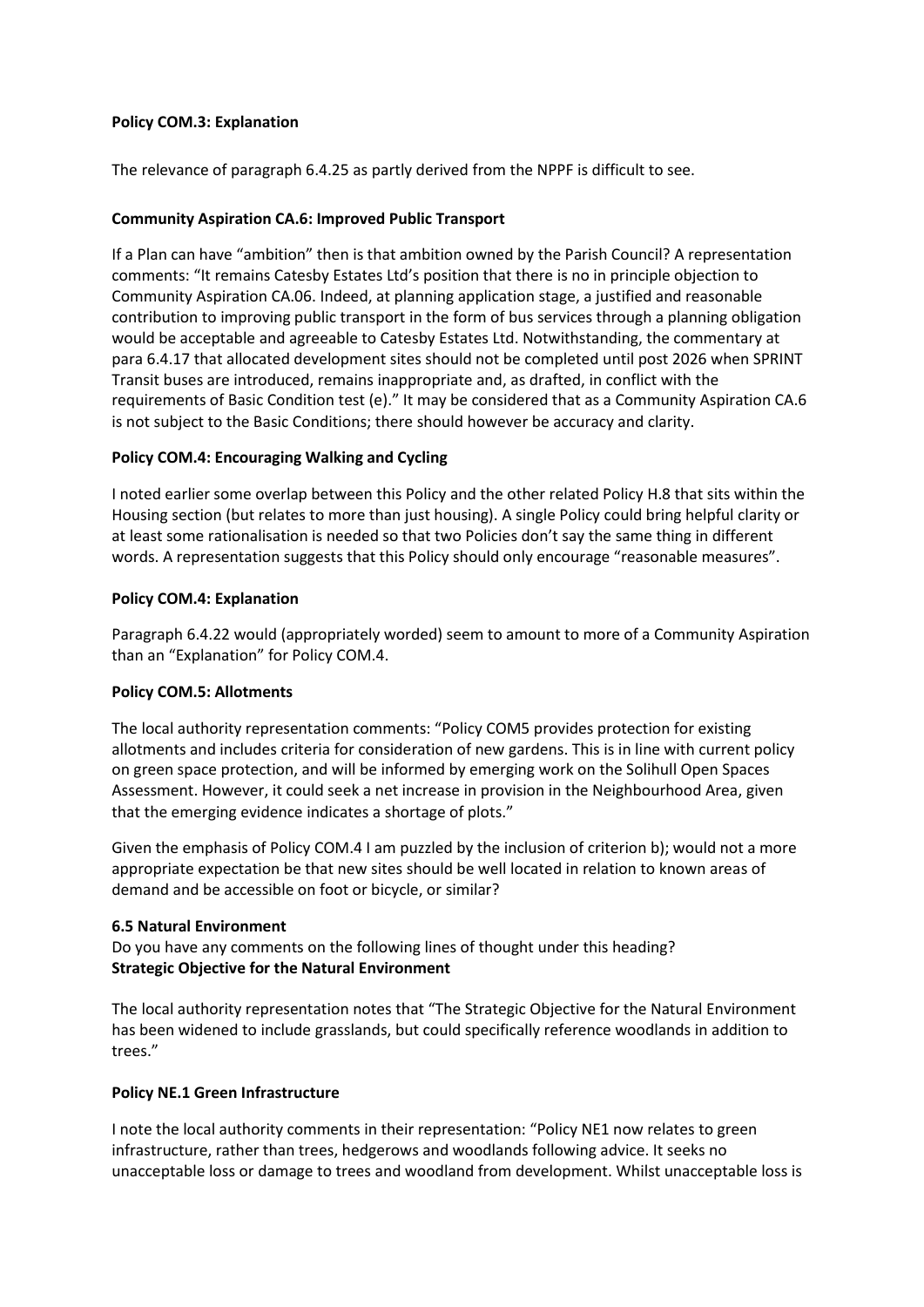not defined, this can be addressed during ecological consideration of proposals. The policy references the two veteran trees in the Neighbourhood Area which must be retained, although the addition of 'known' as a prefix would allow for recording of other specimens. The policy also includes a standard for new tree planting of one tree per parking space or per 50m2 gross floor space, which the Parish Council advises has been used elsewhere. This could result in significant off-site planting, so prioritising suitable sites would be helpful." There doesn't appear to be a reference for the use of/justification for the quantum of new planting. A representation comments that an arbitrary requirement relating to parking spaces or floorspace would be inappropriate for larger schemes where high quality landscaping would be expected and required. The issue of off-site planting might be addressed within Community Aspiration CA.7.

A representation comments that BS5837:2012 is being used incorrectly because it does not require the all trees be retained.

Within paragraph 1 I am unsure what "sensitive" is intended to suggest. As with Policy P14 within the Solihull Borough Local Plan, a Policy can recognise guidance within non-planning documents – the British Standard – without noting the source within the Policy (not least because the reference may change over time); the wording of the BS reference is in any event confusing and is detail that should sit within the "Explanation". It is difficult to see what might justify paragraph 3 of the Policy. The last paragraph is inappropriate as planning law will define what may be secured through conditions and legal agreements.

## **Policy NE.1 Explanation**

I am unsure what the extensive and very specific quotation across paragraphs 6.5.6.and 6.5.7 is intended to achieve. The NPPF provides the basis for the protection of green infrastructure.

### **Community Aspiration CA.7: Enhancement of Green Infrastructure**

As noted above, this may be a suitable place to pick up the local authority's suggestion about identifying locations for off-site planting.

### **Policy NE.2 Blue Infrastructure**

As it is not the purpose of Neighbourhood Plans to repeat or restate higher level policies, rather than the Policy referencing generic River Basin Management Plans and Catchment Flood Management Plans it should reference the relevant Plans that are applicable within the Neighbourhood Area. The "Explanation" for the Policy does refer to a specific SSSI and a Nature Reserve as well as referencing the Parish Ecological Report, but these are not mentioned or noted within the Policy. It is perhaps the case that paragraph 6.5.12 provides the kernel of a Neighbourhood Area specific Policy whereas much of the content of Policy NE.2 is the "Explanation" or justification for a neighbourhood level Policy.

I note that the Environment Agency representation welcomes "the recognition of the importance of green and blue infrastructure" and comments that "Consideration should be given through all new development to protect and enhance the river corridor of the River Blythe, Blythe Tributary and Ordinary Watercourses located in the NDP area."

### **Policy NE.3: Designated Local Green Spaces**

It is not the purpose of Local Green Space (LGS) designation to "ensure a suitable quantum and quality of amenity space" but, as noted in paragraph 6.5.16, designation protects "green areas of particular importance". Many green areas may not merit the particular LGS protection and Planning Practice Guidance notes, "If land is already protected by designation, then consideration should be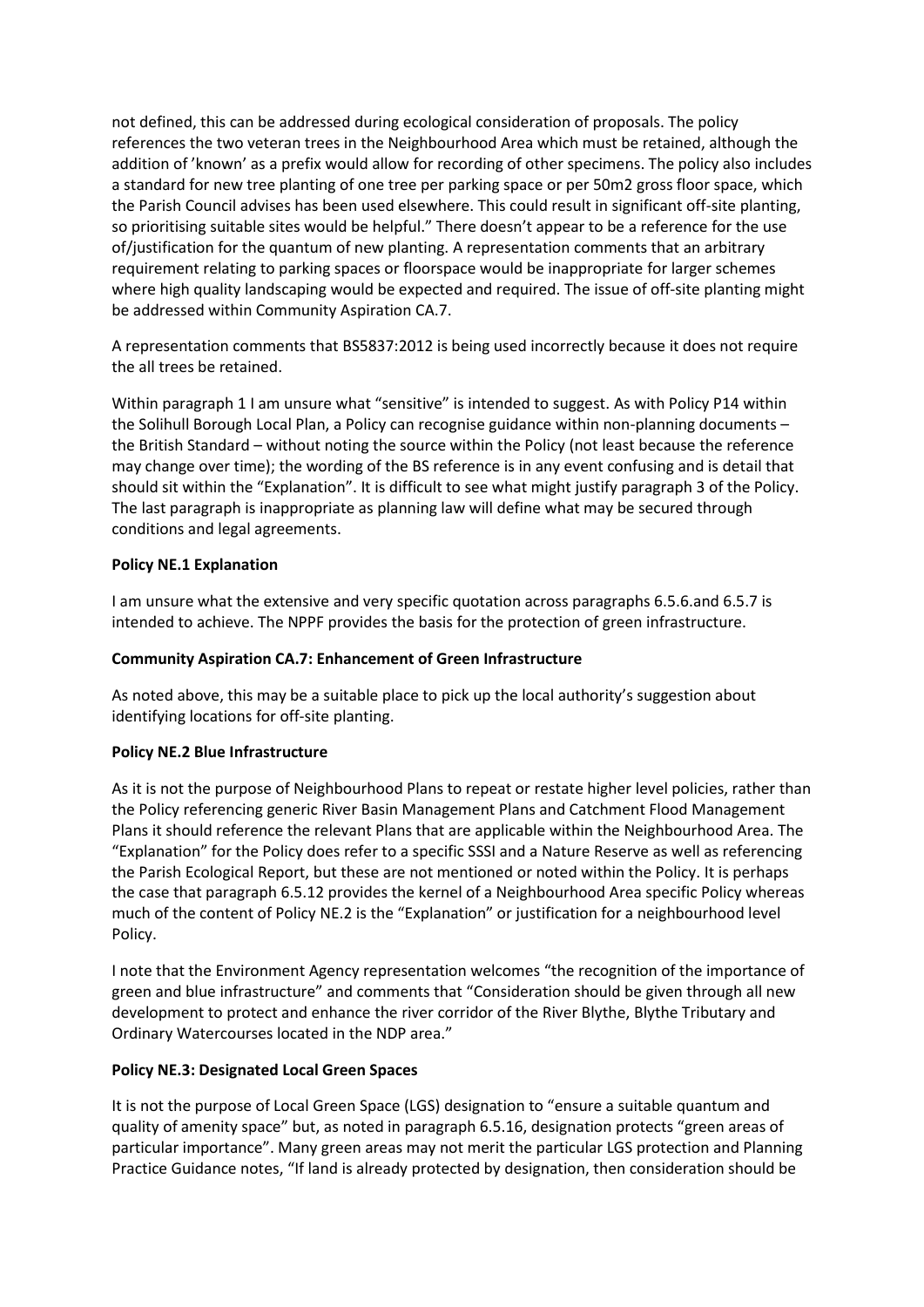given to whether any additional local benefit would be gained by designation as Local Green Space" (Ref: 37-011-20140306).

One representation raises a particular concern: "the proposed designation of land forming LGS5 'Grange Park' within the NDP is neither necessary nor justified. The Parish will be aware through previous representations ….that the land is the subject of a S106 planning obligation that requires it to be maintained as open space in perpetuity. Its designation would not override this obligation nor increase the protective status of this land. Moreover, the proposed development of Grange Farm estate has demonstrated a sensitive design approach which would maintain the greenspace, including woodland, hedgerows as ecological corridors. The development of the Grange Farm site would therefore serve to protect the environmental attributes of this space, whilst ensuring the creation of appropriate landscape buffers to minimise impact on the surrounding Green Belt. L&Q Estates and BDW therefore strongly object to the designation of LG5, which is wholly unwarranted and recommend that consideration should be given to the ability of sustainable new development to provide recreational provision, both on-site and indirectly through contributions towards suitable off-site facilities. This balance should be recognised within the NDP."

A representation doubts the "particular importance" of some spaces: "Tidmarch Close Green No 6 (fig 9 page 91) is a small tract of land that one suspects would have been difficult to build on so it was left open, it is also boggy in winter and can flood. The pond on Kemps Green Road and green No8 (fig 9 page 91) is hardly a major feature it is heavily screened by tress [*sic*] and the supposed green nearby is merely an extended grass verge. Likewise Yew Tree Green No7 (fig 9 page 91) is certainly green but not in itself a feature. These spaces assist in breaking up the otherwise monotonous features of a housing estate and have a small value in this respect."

I have yet to visit the Neighbourhood Area but that will help me to understand the character of the spaces. Meanwhile the otherwise very thorough LGS Assessment document, does not specifically address the issue of other, existing designations. It could be, for instance, that the Holly Lane Allotments already benefit from a statutory protection which the LGS designation may not enhance (and I note that the Allotment is in any case to be protected by Policy COM.5). Similarly land designated as a Cemetery may already have an appropriate and adequate protection.

From the LGS Assessment document I note that the ownership of the proposed LGS 6 'Tidmarsh Close Green, Balsall Common' is "unknown". The Planning Practice Guidance says that "the qualifying body (in the case of neighbourhood plan making) should contact landowners at an early stage about proposals to designate any part of their land as Local Green Space. Landowners will have opportunities to make representations in respect of proposals in a draft plan" (Paragraph: 019 Reference ID: 37-019-20140306). Please would you advise whether efforts have been made to identify and contact the owner. Also in relation to the Assessment, I note that it relates to 15 proposed LGS whereas the Policy lists only 14; it is unclear whether this discrepancy arises because the Plan and the Assessment document have not been aligned after amendment or whether other considerations have been applied.

In relation to the wording of the Policy itself (in addition to the issue noted above), the Policy needs to reference the maps since they define (not "for illustrative purposes only") the land affected. Paragraph 2 says that "designations will be used" but the Policy is itself making designations.

### **Policy NE.3: Explanation**

The relevance of the quotation from Natural England in paragraph 6.5.15 is questionable since, as noted above, LGS designation is not intended to meet the open space needs of a community.